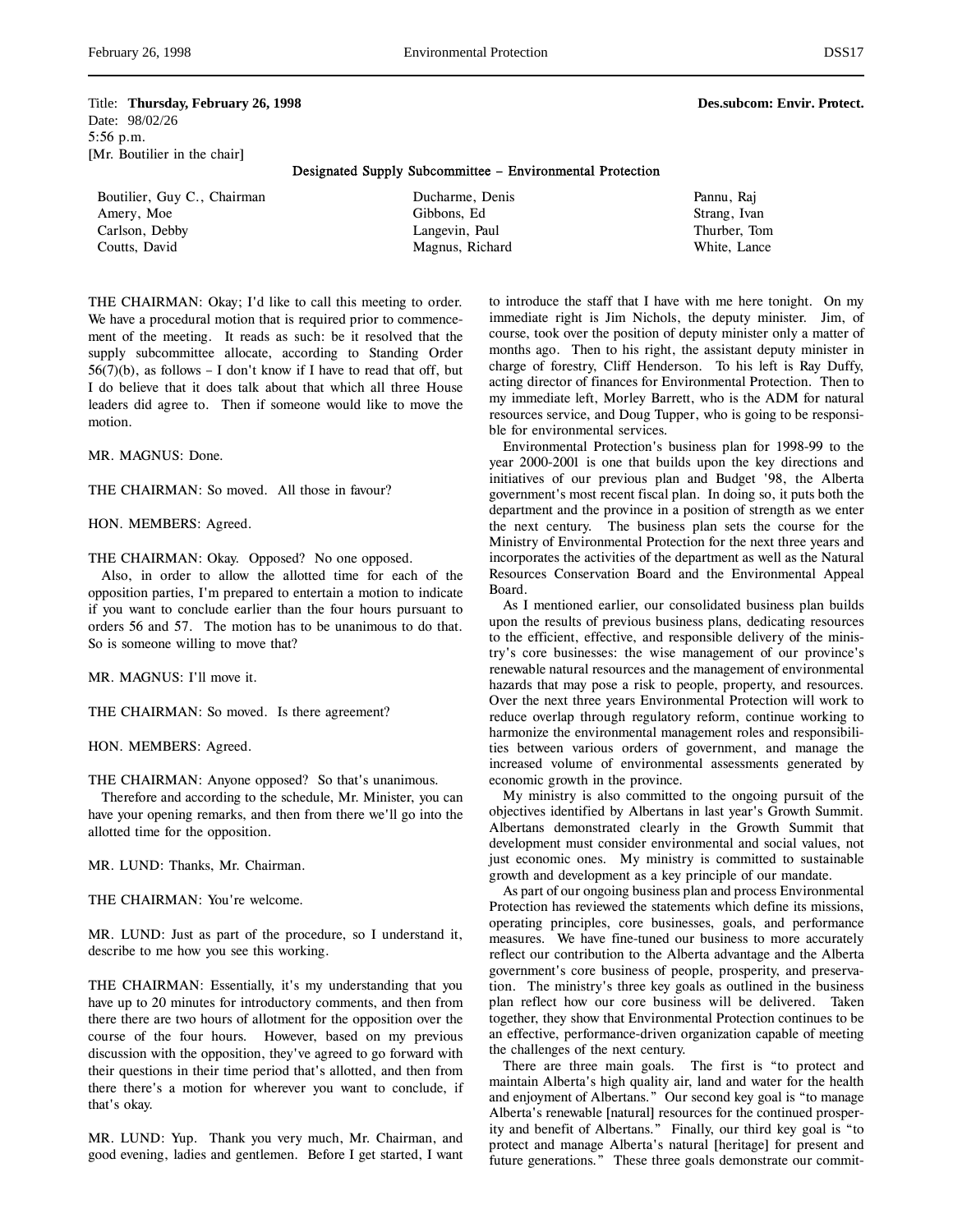ment to the needs of the environment and the expectations of the public and our stakeholders. This responsiveness is exactly what's needed to keep Alberta's environment and economy strong.

In fiscal year 1998-99 our ministry budget of \$292 million with a staff component of 3,157 full-time positions will continue to deliver the high-quality environmental programs across the province that Albertans have come to expect. Environmental Protection's '98-99 consolidated expenses budget includes a reduction of \$16.2 million and 169 full-time equivalent positions. These reductions are not new but were indicated in last year's plan as reductions in administration and program costs.

The Ministry of Environmental Protection has carried out an extensive review of all its functions to ensure that they support our corporate objectives in the most efficient and effective way possible. This functional review has helped us focus on our priorities. My ministry is always looking for ways to improve the delivery of services. As a result, we have streamlined our processes and significantly reduced our administration costs. We have continued to restructure. Just recently, with the new announcements of the ADMs, we have reduced from four ADMs to three, and I think it's important to note that this department at one time had 10 ADMs. This reduction in administration has continued on down through the system.

We have stopped doing many things. For instance, some of my ministry's responsibilities have been transferred to delegated administrative organizations, or DAOs. These are nonprofit organizations specifically created for this purpose.

Along with streamlining we are allocating department resources to better meet the challenge of environmental management and to support the Alberta advantage.

Renewable and nonrenewable resource industries are growing and expanding. At present there are a number of major projects, totaling \$20 billion in capital investment, requiring environmental assessments and approvals. Industry will also be coming forward with additional new projects that are currently in the development stage that will require our attention. These projects are part of and contribute to the Alberta advantage. It is my ministry's legislated obligation to co-ordinate these assessments and ensure that environmental quality is not compromised. This growth places increasing demands on my ministry. My ministry has therefore budgeted an additional \$2 million to ensure that the review of assessments and other regulatory components occurs in a timely and efficient manner.

Through our regulatory reform program my ministry is also continuing to reduce red tape and eliminate those regulations that are no longer necessary. Regulatory reform maintains that same high level of environmental protection while ensuring that department resources are used more effectively and efficiently. For example, regulatory reform helps ensure that staff spend less time processing approvals for activities that pose low environmental risk and more time enforcing our stringent environmental regulations.

In line with these efforts my ministry will also continue to support and pursue the objectives of the national environmental harmonization accord. This accord is a framework agreement that commits federal, provincial, and territorial governments to work in partnership to achieve the vision of the highest level of environmental quality for all Canadians. It was signed last month by all federal, territorial, and provincial governments, with the exception of Quebec. The accord improves environmental protection in several ways: it provides for better co-operation and co-ordination between governments, it clarifies government's role, and it helps governments avoid duplicating each other's environmental activities. My ministry is committed to the accord and its further development. The accord represents a significant step forward in more effective and efficient environmental management.

## 6:06

In closing, I believe that our new business plan builds on the foundation we've laid in our previous plan. It's often easy when talking budgets, dollars and cents, to lose sight of our number one job. Environmental Protection's priority has always been and always will be to protect, enhance, and manage Alberta's environment and natural resources. Our new fiscal plan allows us to meet this responsibility in an efficient and cost-effective manner. Environmental Protection will continue to use resources wisely and exercise responsible fiscal management while focusing on our core business and remaining accountable to the people of Alberta. Most importantly, we will carry on the tradition of sustainable resource management and responsible environmental protection that makes Alberta an outstanding place to live.

I'm now anxious to answer your questions.

THE CHAIRMAN: Okay. Thank you very much, Mr. Minister. First on the speaking order we have Edmonton-Ellerslie, then Edmonton-Calder, then Edmonton-Manning, and then Edmonton-Strathcona.

I might add that in a rotating cycle we have 108 minutes for the opposition, the Liberals, as well as 12 for the New Democrats. So the first three will go to the Liberals, and then I understand maybe Dr. Pannu may want to use his 12 minutes in its entirety at once.

MR. LUND: Mr. Chairman, so that I understand it. The way we've done it in other years is that when they ask questions, we will respond. That's the beauty of this procedure, because we have with us the ADMs and Ray Duffy. So we should be able to get in-depth answers for you.

THE CHAIRMAN: Okay. With that, we'll go to Ms Carlson.

MS CARLSON: Thanks. And we'll follow the format of one question and two supplementals.

MR. LUND: Sure. However you want to do it.

MS CARLSON: I'd like to thank everyone for coming. It's certainly nice to see you all again and the addition of Doug. It's great to see you here.

My first question, Mr. Minister, is on your opening comments. You stated that development is a key principle of our mandate. Could you expand on what you mean by development in this context and where that's taking you?

MR. LUND: Well, development is not the key, and I didn't say that it was the key. I said that working to protect the environment and managing our natural resources is key, and that's in cooperation with the people that are doing the developing. I think it's extremely important. We always say and always understand that if you have a strong economy, you're going to have a strong environment; if you have a weak economy, you're going to have a weak environment. So the two go together. That's the balance that we have to strive for within this department, to make sure that the environment is protected and that the natural resources are managed in a sustainable manner yet development will occur.

MS CARLSON: So could you just expand for me on how it is you see that a strong economy drives a strong environment?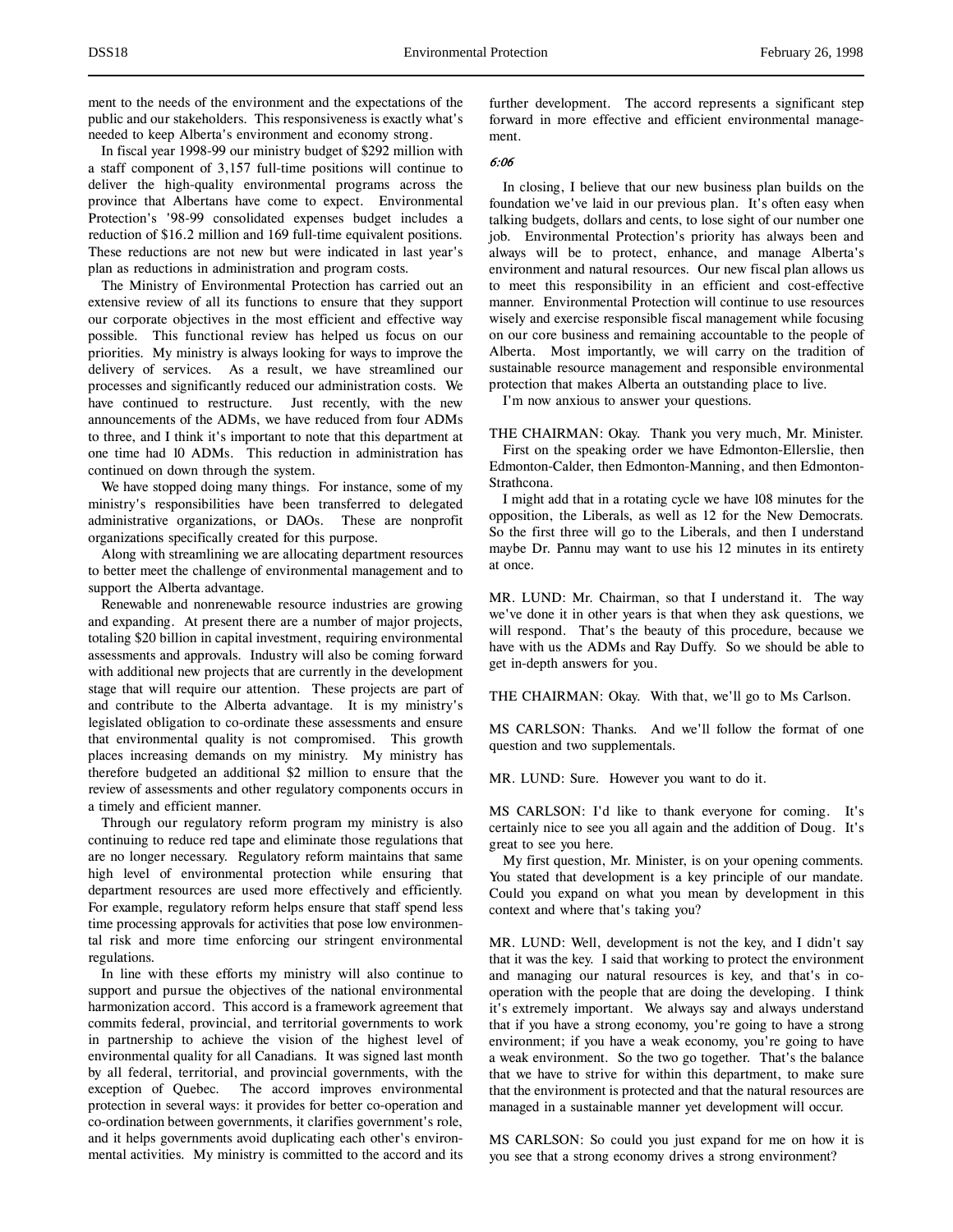MR. LUND: Well, if you want to go to the socialist countries and look at where there's poverty, the environment takes a backseat to everything. They're worried about where they're going to get their food, where they're going to sleep, those types of things. If you get a strong economy so people have got the enjoyment of their surroundings, that drives them to protect the environment.

You always see it in cycles even in Canada. When the economy is strong the environment is more on people's minds and you have more of a focus on it. When the economy is low, they tend to back off on that focus. But if you want to really see the difference, just go to where there's real poverty, and you will see it: the environment takes a backseat. So that's why we say that by having a strong economy, we have a strong environment; we have a strong environment focus. We plan on continuing that focus even in the downturns. You will see that in the minds of people. I mean, polls show that all the time. When the economy is poor and you do a poll, what are the important things that people are looking at? The environment drops down. As soon as the economy goes up, the environment comes up with it. That's a very important observation to be considering.

MS CARLSON: Okay. My final question is also on your opening comments. What criteria do you use to evaluate whether or not you have enough people working in the field and subsequently, then, enough people to evaluate the results; in other words, the results being reported to your department?

MR. LUND: Well, when you're talking about approvals, then we look at how fast can we turn these approvals around. How long are they in the department before they're approved? We have some targets. For example, on things like seismic projects we hope that we can accomplish a seven-day turnaround. There are targets in other areas where we want a turnaround. The reason that I mention this \$20 billion in investment that's coming is that there are major projects involved there. We've put \$2 million toward that part of the department so that in fact we can handle those in a timely fashion.

As far as the other areas where you talk about reports coming to the department, we need to have the ability to address those reported incidents, if you will, in a timely fashion. Now, one of the things we're doing within the department – if you remember, the old departments had stovepipes. We're breaking those stovepipes down as silos. So you may have a fish and wildlife person going out and inspecting a spill, or you may have forestry go and do it, or you may have somebody from parks. That's why I maintain that in this department, while we have reduced totally by over 1,500 people, we've got more eyes and ears out there now than we used to have. They used to be in silos, and somebody from forestry would not necessarily be picking up on a spill. But that's the cross-training we're doing; that's one of the reasons we're moving people into the same offices. If you go into some of our offices today, you'll see a parks person and a fish and wildlife person and a forestry person all in the same office. You didn't used to see that.

I know that one of Doug's objectives in his area is to be moving out more people in the area of pollution control, inspections, that kind of thing. Would you care to make a comment, Doug, on that?

MR. TUPPER: Yes, that's in fact what we're moving to, and we're going to move quite quickly to do that, to get more decision-making out in the front lines and more collaboration across the department than what has been traditional with the old organization of governments or any bureaucracy. It's getting far

easier now, with the design of the department structure, to do that.

On top of that, there are some other activities that we're doing. We've invested strongly in technology, which is actually helping us a lot in terms of detecting problems and being able to react to them quicker than in the old days. We had a lot more people, but we didn't really have the capacity we have now.

MR. LUND: Morley, do you care to share some of things you're doing in your area?

MR. BARRETT: Thanks, Mr. Minister. In natural resources, which encompasses the water, parks, and fish and wildlife functions, we're taking a lot of steps. We're just about to go forward to provide greater integration at the field level, including a lot of what we call integrated working teams at the community level, our area office. We're trying to get all these functions represented as a one-window service to the public out there, where there's a lot of interactive support for each other, a lot of training relative to priorities within a local area, and a community level service that we've always strived for but have never had in place to the extent that we're about to launch in '98-99. This comes from the fact that it wasn't all that long ago that parks, fish and wildlife, and water were in different departments. There's been quite a culture to bring together and to get in a real integrated working function. We've been taking steps in the last two or three years to go there, and we're going to take another big step this coming fiscal year to do more of it, to have everybody in cross-training and activities of sharing priorities, amassing work teams that will respond to issues and respond to public needs.

# 6:16

MR. LUND: I'll just give you an example. Two and a half years ago one of our inspectors from Red Deer stopped in at my place coming back from an inspection he'd been on out around Nordegg. A complaint had come in that an oil company had broken a sump open and let it all run out in the bush. He came into Red Deer. A man went from Red Deer out to Nordegg to look at it. We've got forestry people at Nordegg. There was no reason in the world why that person had to come out of Red Deer and spend a whole day to go way out there only to find that the report was false.

Under our new system the call may go to Red Deer, but it will come back to Nordegg, and the person that's closest – if it's a forestry officer, he goes out and he has a look. Now, if there's a real major problem and we get into having to gather evidence and samples and all that sort of thing – if it's just gathering samples, we probably will have our forestry people trained so they can actually do that. But if it actually gets to the point where they have to start cleaning up a spill, for example, then our experts would be called.

I guess I should stress here that one of the difficulties and one of the problems that we're having is false reports. That costs us a lot of money because there's no way we know, when somebody phones in, if it's a false report. That was just a prime example. The reason he stopped in at my place is because it was a local person that had phoned and I know her, and he felt that he should let me know what exactly was the whole story. It was a total waste of a day, and it was a Saturday to boot. So that's the kind of thing where we think we can do an excellent job with the manpower we've got by doing business differently.

## THE CHAIRMAN: Okay. Edmonton-Calder. Mr. White.

My understanding is that we in fact do not have to use just the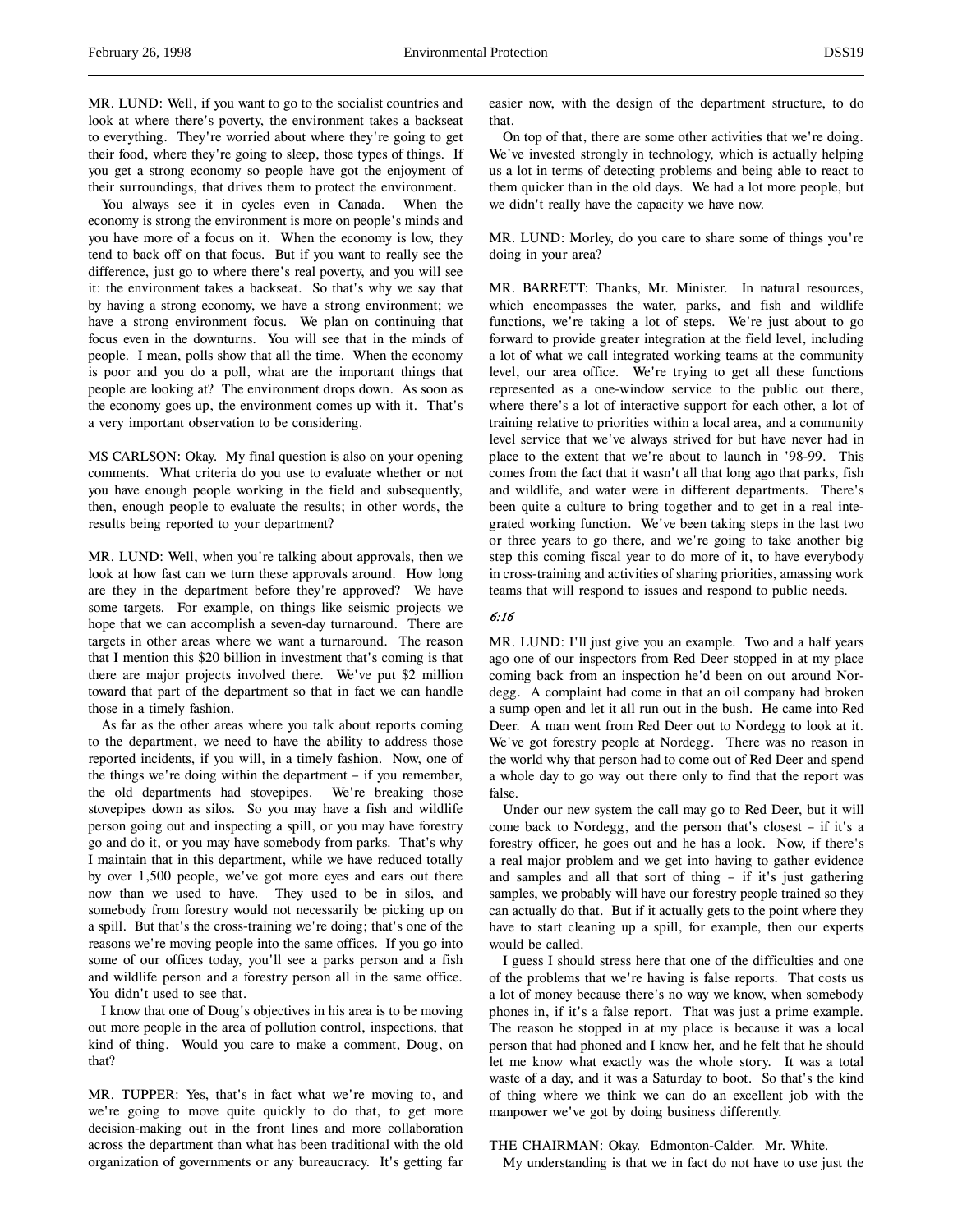constituency name. We can be somewhat informal by saying just the last name.

MR. WHITE: Yeah, you just nod and I'll start.

THE CHAIRMAN: You're on.

MR. WHITE: My questions will relate primarily to the forestry area, Mr. Henderson's area. To start off, I'd like to speak and ask about the areas that are dealing with the budget, the hardnosed stuff. That's probably 169. With your explanation of the grouping and cross-training, it answers some of the questions, but I understand this whole area is down some 6 percent in cost and it's all coming out of the provincial operations. Now, that would probably explain some of it, but it doesn't seem to be that the resources are going to the regions; they're just simply downsizing. So you're not moving people to the field; you're just downsizing in there. What operations are you in fact not going to be able to do this year that you have done in fiscal '96-97, fiscal '97-98?

MR. LUND: You're on page 169?

MR. WHITE: Yes, unless I've got a different colour book than you.

MR. LUND: Cliff, did you want to speak to that?

MR. WHITE: It's entitled . . . [interjection] Yeah. It's a difficulty. You guys don't have the same books. We had this trouble before.

MR. LUND: But the numbers are the same.

MR. WHITE: Oh, are they?

MR. HENDERSON: Well, we've transferred some FTEs internally. We carried out our business plan reductions in the provincial areas by – for instance, I amalgamated our land administration unit and our program support units, so I developed some savings with managerial positions there.

MR. LUND: Did you want to comment on what we won't be doing this year that we were doing last year?

MR. HENDERSON: The other major area we changed was that we created a DAO for our reforestation programs. Now we've transferred that to this organization, and they carry out reforestation to our standards. We inspect, and they actually do the work. So we've moved some of that job to the private sector, but we've maintained control on it by inspections to our standards.

MR. WHITE: A supplementary then. This is just one example of the areas that you're not doing, I gather, just one. Certainly there could be others, so perhaps you could answer then. But in follow-up to the DAO, could you give us – maybe not now, because this time is limited – another descriptor of how this is conducted? The budget lines certainly don't show that that function is performed by an outside source and who funds it and how the work is affected. I gather that the standards are maintained the same.

MR. HENDERSON: Yeah. The major area that you're probably looking at is in the land administration area?

MR. WHITE: Yes, that's land administration.

MR. HENDERSON: Okay. We've developed better processes to process land dispositions. We have electronic systems now that can transfer the application out to our districts and a better referral process with our other agencies to make sure that we cover all the conditions of approval, as mentioned earlier, even by all our people being in the same office. So we've developed a lot of streamlining that allows us to reply back to industry with the terms of condition for their dispositions. Over and above that, for instance in the oil and gas area and pipelines area, we now require what we call a field environmental assessment. We expect the industry to come into our office with a very comprehensive plan of how they propose to go out and do the work, so this puts us in a supervisory role. We can check and ensure that their program is correct for the area, and this saves a lot of the legwork that we did on behalf of industry a few years ago. It's working very well. They've reacted to this by hiring qualified field technologists and foresters to do these kinds of assessments and bring a complete package to the government before they start work.

MR. LUND: Things like cutting plans for example. The FMA holders and the quota holders do those and then submit them, whereas years ago forestry did them. So we've become an auditor and an improver as opposed to doing the legwork. As far as the vegetation inventories, we don't do those. Those are the responsibility of the FMA holder. We still do it in programs like the MTU wood program, but those are small volumes.

MR. WHITE: Correct me if I'm wrong, but that was done last fiscal year, that you moved into this area. I remember that was last year you moved.

MR. LUND: Yeah, that's true, but we've now got even more of the quota holders doing it. And we've got committees, the MTU wood program in the community. We have local committees, and we're moving them to a position where in fact they will hire a forester or they'll hire a consultant. They will put together the plans and then submit them to us for approval. These plans take a lot a work, a lot of time. Really what's it's doing is taking a map and designing your cutting plan, looking at the inventory, and all of those kinds of things. So if somebody else does the legwork, it's easy to audit it.

MR. WHITE: To your standards.

# 6:26

MR. LUND: Yeah.

The last question in the area, I guess – and I understand you're going to send something on the record about the DAO and how that works in that particular area. In forest management proper you were talking just a moment ago about having forestry submit – is that the list? – so you would be able to downsize your office staff. If that were the case, would not the field staff then be going up in the field operations? As I remember before, out of the central provincial offices you would send foresters out to negotiate a cut plan with FMA holders and permit holders, and then it would be done. So you've downsized in the office – I can understand that – but then with your new system you're going to have approvals out in the field. Then you're going to add some of that work to the field operations, and you haven't added any resources. Is that manageable?

MR. HENDERSON: Well, it is because of the process that we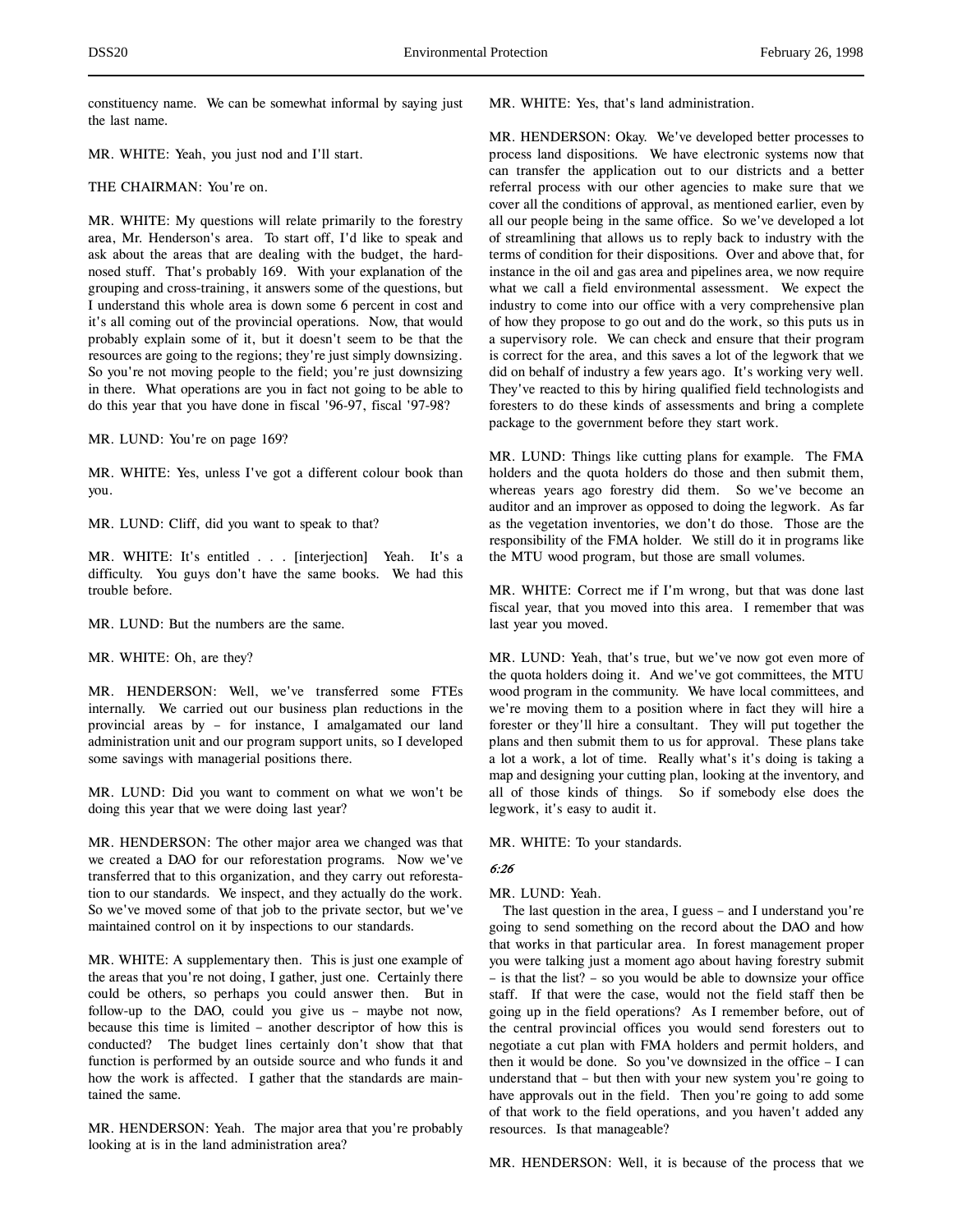have in place for transferring the information from Edmonton to the field. For instance, in forest management we have developed a better data bank for inventory. We have developed some datasharing agreements with industry so that we have ready access to inventory information, which allows us to approve and review their proposed plans easier and faster. So from that point of view we could downsize some staff in Edmonton.

At the field level we have maintained our same level of district officers since 1972. While we have had staff reductions, we are still carrying our same basic frontline district officers for community service.

## MR. WHITE: Thank you.

MR. GIBBONS: Mr. Chairman, I'm going to start off with the yearly asking of the question on Dutch elm so that it's on the record. Thank you last year for the \$180,000 from Agriculture into your department. If you can check into that, because I couldn't see anything in the Agriculture budget. For the Dutch elm disease last year there was a plan to have only \$20,000 for the whole province. Sometime in the spring \$180,000 extra came over from Agriculture into this, making it a \$200,000 budget. Do you know if that is going to be the same case this year?

MR. NICHOLS: I haven't talked to Agriculture, and I don't know if that's the case.

MR. GIBBONS: Okay. Just for the record's sake, it's like I'm asking the question.

MR. LUND: Yeah. We'll get back to you in writing. One of the things that will happen, if we have manpower available, is that we will make them available for this project again this summer. Mind you, we're getting pretty nervous about the possibility of a bad fire year with the weather conditions that we've had.

MR. GIBBONS: Okay. I'd be very remiss not to ask another question from the municipality critic area, where I am. As I visit MDs throughout the province, is there some kind of revenue generating that can help them out on the secondary roads for all the logging trucks going up and down? We're getting to the case where logging has been historically there, which is one thing, but in the case, guilty as myself, where I select log my farm, you're looking at more trucks on the roads and the roads being torn apart. So it's just something that I'm bringing back as a complaint.

MR. LUND: Yes, and there have been motions at the MDs and Cs. Of course, if you've heard it, I think I've probably heard it 10 times as loud, because it is a big concern. The real major concern comes where the mill is in one jurisdiction, the trees in another, and the municipality that has the trees is not getting any assessment and paying for the road. It is a big problem. The same situation does occur in some municipalities with the oil and gas industry as well. We have increased, albeit not a lot, the resource road program in Alberta Transportation. That's partly to alleviate this problem.

What a lot of municipalities have been suggesting is an increase in the stumpage. I caution that discussion right now. If anybody really thinks, for example, that pulp mills can pay more, they should just take a look at what's happening in B.C. Right now, today, the folks that have got quota to sell to the United States that are in solid woods products are okay. They're not rolling in the dough, but they are making a bit of money. But those that don't have a quota, now with the Asian flu, if you were depending on the Japanese market, you've got a major problem.

What I'm getting at is that we did change the stumpage rate. When was that? Three years ago or so?

## MR. HENDERSON: That was 1994.

MR. LUND: And we tied it to the market. We take a percentage over the base cost. As the market goes up, we take a higher percentage, so it keeps moving up. If we were to go and change that stumpage now, after the companies have just agreed to this new formula, I think we would run into a great deal of resistance, and quite frankly, we know that a lot of the mills simply could not afford it.

To address the problem, we have been asking the forest industry to work with the municipalities. On some of these roads there are joint agreements between the province, the municipality, and the forest company. That's the way we would like to move. I know that there's not enough money to satisfy all of these needs, but for some of them there are some agreements that are coming out where both the industry and the municipality are partnering with the government to address that problem.

MR. GIBBONS: Just to add to that, under forestry management – and I'm not sure whether this has been addressed before and whether or not your department doesn't do it totally. This comes from a lot of discussions with the mills and so on. Is there some kind of control on who and what type of person does the logging in our province, instead of the gravel truck guy that shuts down at the end of October and just massacres the land and leaves it? I don't know what you've got there, but it's a question to you.

MR. LUND: Yeah. That's a very good point. We've been working with Grande Prairie College to set up some kind of operators' training school with an environmental focus. You're absolutely right. You turn a greenhorn out there on a D8 Cat, and they can do a pile of damage in short order, as can these big feller bunchers. That side is one that we have been trying to address. Quite frankly, the companies, particularly the FMA holders, are very cognizant of that problem, and some of them simply will not hire people that haven't had some training and experience. There are getting to be some very, very good contractors out there. They're very, very careful and make sure that they're not doing environmental damage.

Of course, we have been assessing penalties where we find that people are abusing the environment, and we will continue to do that and continue to step it up, because that is a big concern of ours. Where possible we're trying to encourage winter logging, a difficulty though because in some processes, particularly if you're making veneer, you cannot allow the fibre to get too dry. It splinters in the process, so you end up with a lot of rejected material simply because it's laid too long and dried out. So they're caught somewhat because they can't leave it down too long, and that means summer logging. But it varies quite a bit too. In southern Alberta the summer logging is not so bad. As you move north, it's worse.

## 6:36

MR. GIBBONS: Thank you. And just to put it on record, your department has come out and inspected my place, and everything's clear.

MR. LUND: Yeah. But that's private land. I'm glad to hear that they did take a look.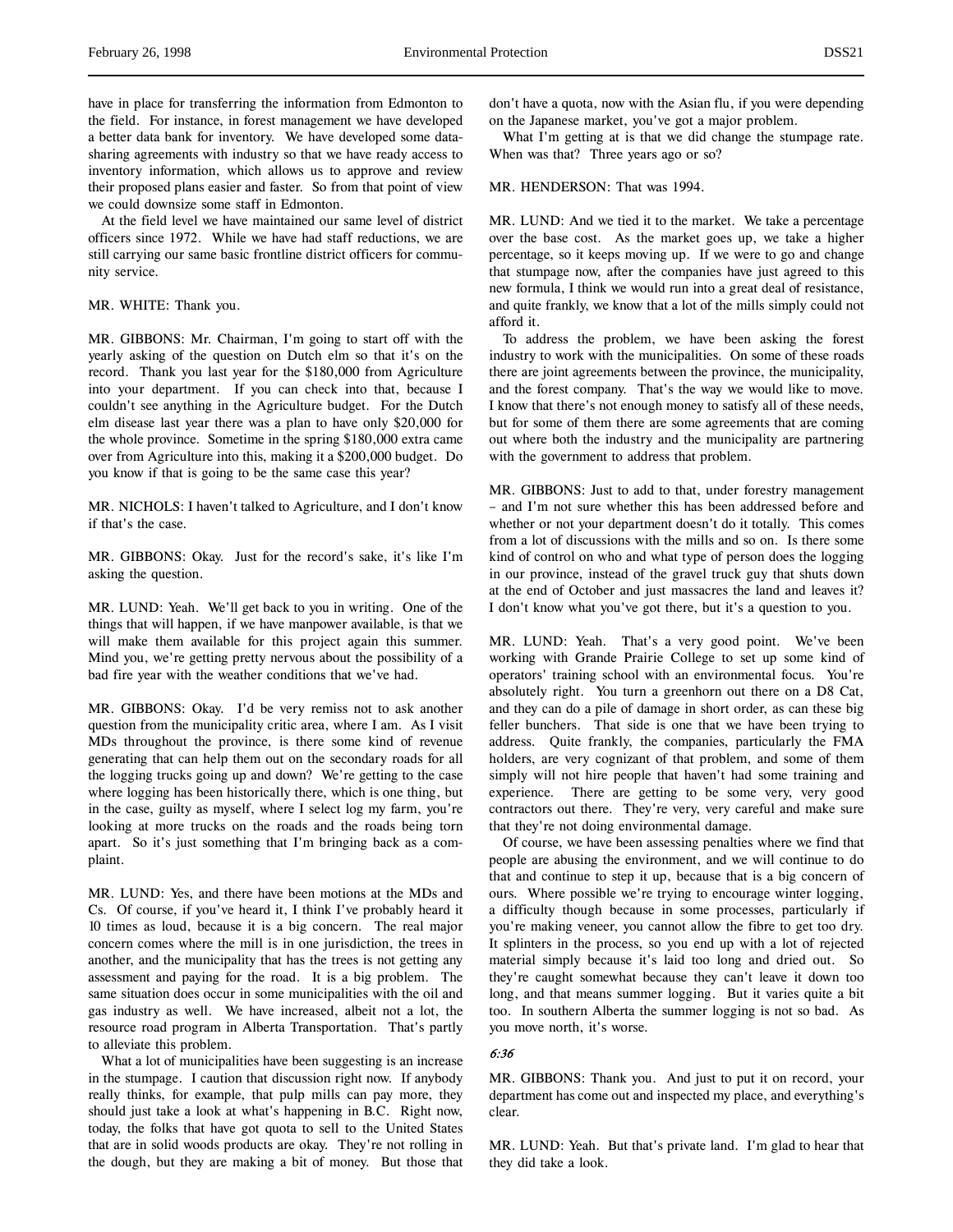MR. GIBBONS: They have been out there twice.

MR. LUND: By the way, I didn't tell them.

MR. GIBBONS: Okay.

MR. LUND: I didn't know that you logged.

THE CHAIRMAN: Next we have Dr. Pannu. You have a grand sum of 12 minutes.

DR. PANNU: Thank you, Mr. Chairman. Mr. Minister, I have a few small questions. On the departmental income statement, which is page 179, I notice that for the premiums, fees, and licences, timber royalties and fees, the estimates are around \$70 million, and the comparable last year's forecast is \$102. There's about a \$32 million estimated decline. Would you kindly make some comments on it?

MR. LUND: Yup. That relates back to just what I was talking about, how the stumpage is tied to the price of the product. We're forecasting that lumber prices are going to be down from last year and down enough that we will be collecting quite a bit less stumpage. Another fly in the ointment is that quota that the U.S. has on, because we may see some reduction in production as well. Quite frankly, I think we're going to have to revisit our formula, because right now the problem we've got is that this price is based on the U.S. price. The Asian market has really dropped off. So now that we've got a quota that prevents our producers from selling into the U.S. – we've got people that used to sell into the Asian market, and that was a good market, a good price. Now that's fallen apart, we've got operators out there that are paying the stumpage based on the U.S. price, yet they're trying to sell product into the Asian market at a very reduced price. So we've got some problems out there.

It's really not totally fair, and it was the way the federal government applied the quota that's causing our problem. They applied it, and they went on historical data. If you have a mill that has just started in the business, then in fact they may not have any quota even though they were a pretty big producer. We pushed for and wanted the quota to come to the province, and then our plan was to allocate it back out based on their annual allowable cut, prorated, and that would have taken care of some of these new operators. But we do have some fairly new operators that are in big difficulty right now, and it's partly related to the stumpage and the way we charge it.

DR. PANNU: You alluded in your remarks to the need to perhaps revisit the rates because of the slump in the Asian market. I don't really know what part of Asia is where the majority of the markets are for Alberta timber.

MR. LUND: Japan.

## DR. PANNU: Japan, I think it would be.

Watching the TV this morning, certainly the Hong Kong market index is coming back up quite rapidly, recovering, and I suppose Japan is in fact even in less serious fiscal difficulties. Some people begin to think of Indonesia, and then they translate everything that's wrong with Indonesia to every other place. So I hope the department doesn't act in haste in revising these rates downwards in order to compensate for the presumed difficulties in the market in Asia.

MR. LUND: I'm very pleased to hear that the economy is picking up again. I can assure you that we wouldn't lower it across the board, but we needed to look at those folks that don't have quota that were depending on the Japanese market, and they're trying to send into a very depressed market. As far as Indonesian material is concerned, when you get into the solid wood products, they're not a big competitor. We've got a far better, superior product.

DR. PANNU: My next query is related to page 178, again in the revenue section up near the top, environmental protection and enhancement fund. Again I notice that there is a considerable discrepancy between the forecast funds for '97-98 – that's the year ending next month – and the estimates for the new. What assumptions have been used to establish this new estimate?

MR. LUND: You have to understand the way the money finds its way into the fund. Back when the fund was set  $up$  – this is incremental money to the old rate, and so a percentage of the money in the increased price of the fibre is what goes in here. So this percentage drops faster than the royalty and the stumpage that you saw on the other page, because you've got a base that goes into the other one; this one is incremental to that. So if you come back down to the base, all of the money would go into the stumpage, into general revenue, and you wouldn't end up with any in here. But if you understand, the percentage comes down faster than the other one that's going straight across, so that's why you've got a bigger percentage drop here than you have to general revenue.

DR. PANNU: Given my very limited time, let me rush through two other questions. Hopefully I can get some information on these. I would like you to go to your KPMs, page 175. I must have looked at these pages last year as well, but I can't recall the reasons why these KPM tables stop at either '96 or '95. That's a very general question. For example, the one on reduction of municipal solid waste to landfills stops at '95. We are into 1998. There's a three-year gap there. I wonder what that stands for, why we don't have targets for '96, '97, '98. To the very bottom.

MR. LUND: No, no. I see it, and I'm just trying to go in my mind what date – if one of my staff can tell me, it escapes me right now why that is there. I remember asking that same question.

DR. PANNU: The same is true with the air quality index, and as I went through the next pages, 176 and 177, I noticed that there's a pattern. So either there's one generic reason or there is a serious oversight.

MR. LUND: Well, we'll get that answer for you. I don't know right offhand.

DR. PANNU: Okay. On page 176, surface water quality index. In my short tenure as MLA and in travel around the province, I hear growing concerns, albeit perhaps at this moment largely among urban town populations, about the potential crisis that might arise to surface water quality in this province due to the fact that all kinds of commercial/industrial activity, including the growth of large size hog processing plants and large feedlots around the province, is developing, causing concern to people that the surface water quality may be in jeopardy unless special attention is paid.

I look at this table here, the Oldman River situation, and for recreational purposes there's poor quality shown for upstream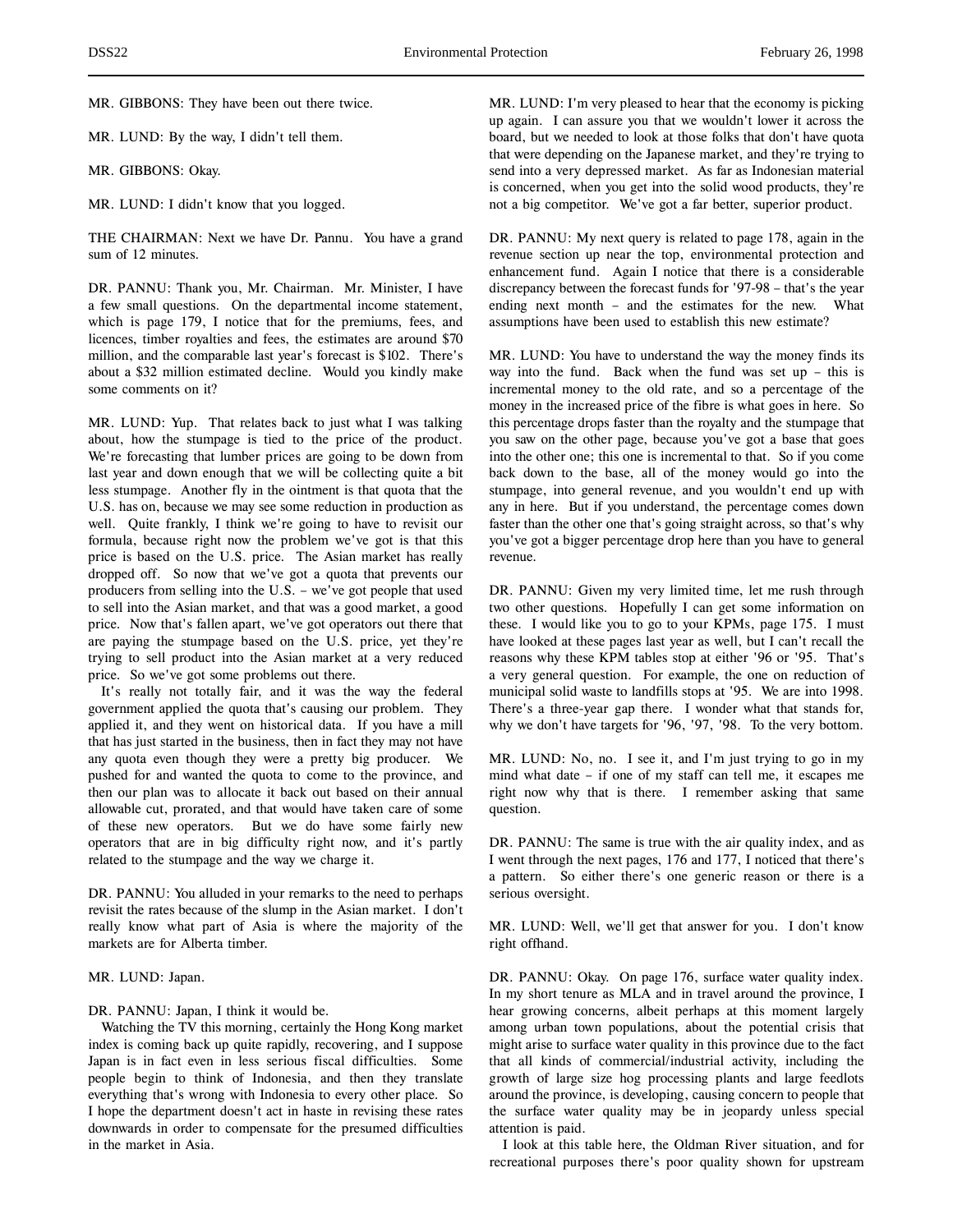Lethbridge. I was in Lethbridge about three and a half months ago, I think it was, and that was a matter of considerable concern to about three dozen people that I happened to meet at a meeting. At that time, of course, the concern was aroused also in relation to the possibility that a new hog plant might come into Lethbridge. The latter, I understand, is now in some sort of question.

Similarly, I think there are other parts of the province as well where this concern is growing. So this chart here, page 176: I don't know how you would assess it. Is it a good report on the health of the surface water quality, or is it a poor one? What's needed to improve it?

## 6:46

MR. LUND: Well, we're fortunate that since this was produced, we also now have that report from CASA on water quality. It's unfortunate we hadn't done that about 10 years ago, because clearly it indicates that the water in the province is not too bad, but there were some flags that went up and there are some things we have to do. Clearly, this chart indicates that as well. What the water quality turns out to be depends on the various parameters you're measuring. As you can see here, we talk about "recreation, aquatic life, and agriculture" and then the different ratings. That report that we just received is more comprehensive and I think really points to some areas.

You mentioned the expansion of plants, for example. Well, it meant the expansion of urban centres also is a major concern, because when you look here at the North Saskatchewan River, upstream of Edmonton recreation is good; downstream, not acceptable. Aquatic life: upstream, good; downstream, fair. And then as far as agriculture, really the agriculture measure is more chemicals in the water. In the aquatic life, it could very well be nitrogen, phosphorus, those kinds of things that are not harmful for agriculture but harmful for aquatic life. Then recreation: of course nobody likes to go into the water recreating below a sewer plant. So that's the kind of thing.

To address the agricultural issue, we are working right now with the Minister of Agriculture to beef up the codes of practice, and we will be looking at how we can put teeth into those so that they're actually legislated. We will be addressing the groundwater issue in a more substantial way than we currently do. It was interesting that in that report we don't have a major problem with groundwater. It's surface water where our major focus has to be an immediate sort of thing. We hope to have that discussion paper out very shortly so that people can comment on it, and then we'll be taking action to implement it.

DR. PANNU: I wonder if you or your staff could draw our attention to the portion of the budget – we are dealing with the budget – if in the budget there is a response which reflects your understanding of the nature of the problem with surface water quality and that something needs to be done about it.

MR. LUND: I don't accept that cuts in budget mean bad water. I just don't think they're related. I think we probably need to pay more attention to the water issue than we have in the past, and that's what we intend to do.

DR. PANNU: May I?

THE CHAIRMAN: Do you want just another second?

DR. PANNU: Thank you, Mr. Chairman, for your generosity.

DR. PANNU: And my colleagues on the Liberal side and the minister for his forbearance.

My last question. I'm trying to figure out here – frankly, I haven't had enough time today to look at it closely. We did issue a press release on the basis of our preliminary analysis of the budget, and in that we picked up the increases in park fees for camping and for the backcountry. There were some new fees, and there were some increases in fees. Why is it that those increases are being brought in? Why is the department not in fact trying to encourage more Albertans to . . .

MR. LUND: Encourage which? I'm sorry.

DR. PANNU: Encourage Albertans to use provincial parks. And in order to do that, why doesn't it give them incentive by decreasing those fees rather than increasing them? There are some new fees here; for example, for backcountry and for day use of these parks. I'm asking for some rationale as to why this introduction of new taxes.

MR. LUND: Well, they're not new taxes; they're user fees. When you talk about reducing them, I ask the question: where is the money going to come from, then, to pay the cost of operating them? Because, quite frankly, we still are spending \$28 million on parks. We've tried to move and are moving the camping grounds and those recreation areas out to facility operators and contractors. You just cannot operate them at a lower fee. What we did was open it up. In fact, we used to charge a flat rate across the province for a stall, and it didn't matter whether it was on Wednesday or if it was on Saturday. Now we changed the schedule so that there will be a minimum charge and then there's a maximum charge. People are jumping to the conclusion that that means every price is going to go up.

You have to remember that we are also giving longer term tenure. We believe and know that in the private sector if you're a businessman at all, you want to build a business. Well, you don't build it by charging a fee that chases everybody away. So I'm not convinced that every one of these parks is going to see an increase in price. True, the parks that have a high use and demand, especially on weekends, probably will, but I think you're going to see some real bargains in parks during the week because we've allowed that flexibility. In that \$17, which is the maximum, there's \$2 that will go back to infrastructure in the parks. So for the camping privilege it's \$15, and that's the very maximum. Incidentally, you won't find a privately owned one that is that cheap.

If you look at the camping fees in B.C. and Saskatchewan, you will find that they are slightly higher than ours. It's really interesting when you look at B.C. Incidentally, that's an NDP government out there and has been for quite a while. And guess what? They are pretty nearly entirely operated by facility operators.

#### 6:56

DR. PANNU: Obviously I've run out of my time. This is not the place for a debate. We can engage in that another time, but I disagree with you on this particular issue.

Thank you very much for answering my questions.

THE CHAIRMAN: Thank you, Dr. Pannu. I'd be disappointed if you didn't disagree.

MS CARLSON: My next set of questions is going to be on fish management.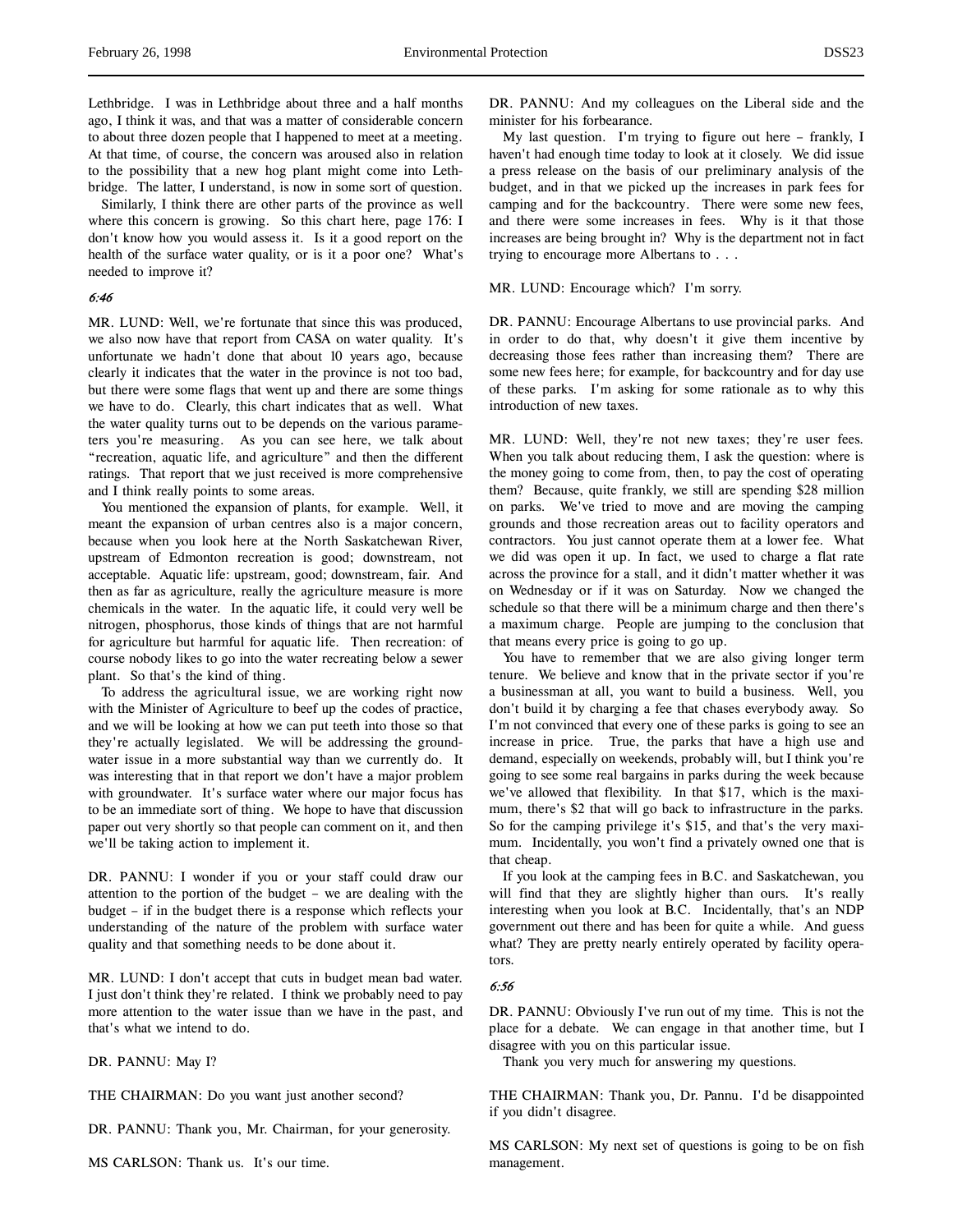## MR. LUND: Fish management. Oh, good.

MS CARLSON: We're now seeing some local media from around the province talking about the impact that the lower fish stocks are going to have on local economies, particularly tourism in the area, and when we take a look back at what your department has done, as far back as 1982 you came out with a fish management policy that talked about maintaining the viability of the populations. During that time period your minister, Don Sparrow at that time, took a very active interest in this. From then up until recent years you've been getting warnings from a variety of groups saying that better management of the fish stock is required. Northern mayors in 1991 put forward a motion, the Lakeland Tourist Association in St. Paul. In fact, I think the member from that area was at one of those meetings talking about concern about the government having failed to pay attention and continuing to neglect specifically northeastern fisheries. So I am wondering what happened between then, when you recognized that there could be a problem, that there was a problem, and now, when we see the recent notices that have come out about the depleted fish stocks. What went wrong with your program that we're in this kind of situation now?

MR. LUND: I'll get Morley to speak a little more thoroughly on this topic, but you have to recognize that over the last four or five years we've been doing major studies on these lakes. You're primarily talking about lakes? We've been studying various species in those lakes. Some plans were put in place two years ago, three years ago. Yes, the stock is way down, and I guess it's one of those things that in hindsight probably we should have some put some bans on back in '92. But Morley will be able to give you more detail on what we are doing now and the prognosis for those lakes.

MR. BARRETT: Thank you, Mr. Minister. I'd like to speak briefly to not only what we're going to do but why, as you put it, everything's got to the stage it is now. In the northeast I think you only have to ask the residents there what the water table has been like for many years. Species like pike, which is the primary species there, and perch are really dependent on flooded grasslands or marshlands in the spring for their spawning habitat, and when those conditions aren't there, you'll lose the essence of a year of productivity. We have lost many years in a row in the northeast.

Now, that's not to say that we aren't concerned and that we haven't been concerned over the last few years as well. We've looked at it from a priority of species. We've addressed, as the minister has said, walleye as the number one priority. We addressed it three years ago. We're now working on pike. We've put into place new management plans for other concerned species, like a provincial catch-and-release program for bull trout, made it the provincial fish species. We've implemented the policy on grayling and some new changes in grayling. We're looking at the whole eastern slopes trout fishery, trying to get ahead of the pressure.

That's another thing that should be remembered. We have approximately 200 people fishing on a lake or whatever unit you want to look at per hectare or per square kilometre in Alberta for every one fishing on a lake or hectare in Saskatchewan, Manitoba, or Ontario. Two hundred per. We have more people fishing in Alberta than Saskatchewan and Manitoba combined. Our surveys have shown that people are spending more time fishing because there's more leisure time and they're more mobile. Development of our road networks and our parks system and the increased

access over the last 15 years has greatly increased the pressure on these waters. You could actually plot it, see the difference in the response and the stability of the fish population. If you put a gravel road to it, you can see a change. If you put a paved road to it, you can see a change. Put a campground at the end of that road to the lake, and there's a major impact. Then you have to respond.

Another thing that is worth considering: it's a major form of recreation for folks. It's something that is dependent on the resource, but it's been an open-entry access to the use of the resource. Anybody that wants to go fishing can fish. You don't have to qualify. You don't have to enter a draw at this stage. It's been a real asset for families and people who enjoy it from that perspective. But that also puts pressure on it, and at some point you have to react. No one likes to react before, but with the increased pressure, increased access, increased efficiency of fish finders, all these other technologies in the last 15 years – it comes from the tournament approach, an increase in technology. It's all resulted in the need to take some steps.

I would also say that in our very extensive consultation programs the consistent response that we get by and large is that people want to enjoy the aspect of fishing. So our approach is to try to recover the stocks where necessary, maintain them where possible and where we need to, and put the emphasis on fishing and not on the killing of fish. If you can't sustain the productivity that's going on in the lake, you're going to be in trouble, so we have to balance it. There's no other option. For example, the recent major review of the eastern slopes fishing policy and regulations indicated a very, very high demand for catch-andrelease waters, tremendous support. There's a significant number going in, and that is likely going to be the trend in many areas.

MR. LUND: I just want to as well make a couple of comments on the commercial fishery, because some of the lakes that you referred to do have a commercial fishery. We've tried to reduce the number of commercial fishers. Now we've created another classification, a commercial recreation fisherman. Is that what we call it?

## MR. BARRETT: Commercial recreation types.

MR. LUND: Yeah, exactly. We're trying to reduce the number of nets and the number of poles to reduce the take on some of those lakes, and that's been going on for some time.

Now, as Morley indicated, there are some other causes, natural causes, that have created a problem as well, but now we've got down to where we're going to have to make some more decisions. Do we want a true commercial fishery in the province or don't we? If the answer to that is yes, then we're going to have to deal with the recreation and commercial nets that are out there, and there's a very substantial number of them.

MS CARLSON: Okay. The last available information that we had on the northeast region of the province indicated that more than 50 percent of the recreational sportfish in Alberta were caught there, but only about 10 percent of your total budget dollars were assigned for that region of the province. Can you tell me what the budget for the northeast region is for the current year and how the money is going? So some sort of allocation on the breakout between fish habitat, raising fish and restocking, and monitoring for poachers and that. I'd be happy to wait for that information because I'd like some specifics.

MR. LUND: We can give you the number for the northeast.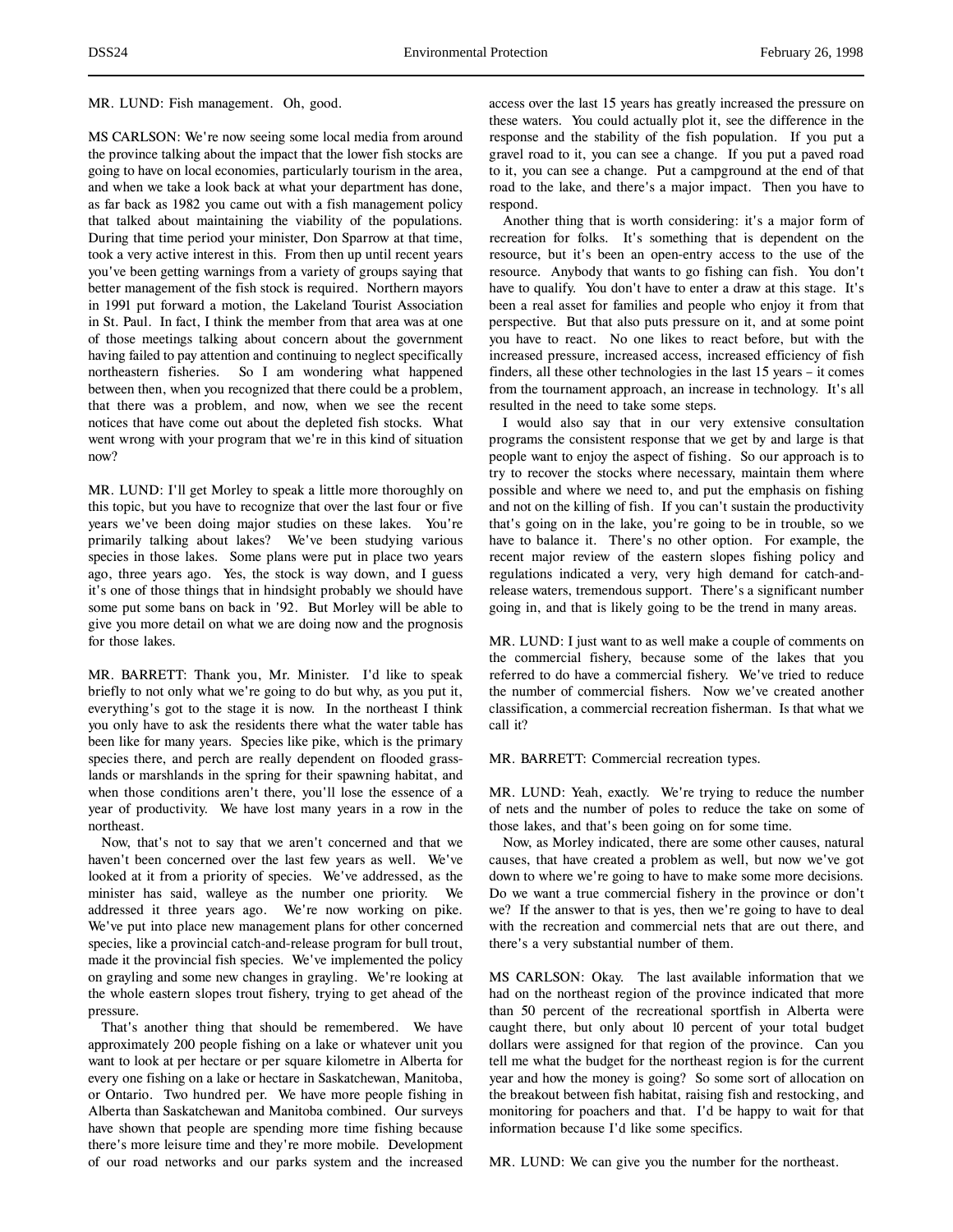MR. BARRETT: I can deal with some of that if you would like.

MS CARLSON: Okay. Sure. That'd be great.

MR. BARRETT: The northeast boreal as a regional summary has \$2.8 million in the fish and wildlife budget, and that is equal to the highest fish and wildlife regional budget we have anywhere in the province.

Now, the other thing is complexity. The northeast has not sustained, as ranked in recent surveys, 50 percent of the catch. It's not near that, but that high ranking in fact has been part of the problem because of the high yields that have been taken out of those waters, which are more than can be sustained. But we have no decrease in that area. In fact, we have put new fisheries biologists in Fort McMurray, new fisheries biologists in Lac La Biche. Two years ago we put two more staff members for fisheries in Cold Lake. So we're really beefing up that operation from a fisheries' perspective. We've got three in St. Paul. We've got two working in the Athabasca area. These are all fisheries staff, biologists and technicians. The largest provincial staff in the province we have in fisheries is in the northeast boreal region.

# 7:06

MR. LUND: We'll look at *Hansard* and see if we can get those details. There's another source. I'm not sure how much money the Alberta Conservation Association might be spending in that region as well. So that could be complementing some of our expenditures.

MR. NICHOLS: Another thing we've done, too, is we have changed the structure of the organization, as the minister talked about earlier. We're removing those silos, so we don't now talk about the fish and wildlife component out there. In fact, the regional director for the northeast region is also responsible for the parks program, and he has a combined budget. So if in fact we had something that was a real issue or we had a problem out there, he can access funding from the other parts of the department that he's responsible for.

MS CARLSON: Okay. As a point of clarification what would you define as a problem?

MR. NICHOLS: I'll give you Slave Lake as an example. There was information coming back from some of our officers and whatnot that they were having an enforcement problem and a noncompliance problem at Lesser Slave Lake. The regional director there was able to work with the headquarters directors. He was able to work with other regional directors, and we could move staff up there, both uniformed staff to increase the surveillance in the enforcement effort and plainclothes officers that work out of Edmonton to do some undercover work. We also hired some summer people up there to do education, creel census, and things like that. So we put a major effort in there to first of all act as a deterrent against the offences continuing and to get a handle on what's coming on. So it's not back down to just one budget for one problem or one area.

# MS CARLSON: Sure. Okay.

My third question, then, is: how much of the responsibility for fish stock management and enhancement has been delegated to the Alberta Conservation Association? Is that what it is?

MR. LUND: Yeah, the Alberta Conservation Association. We're

not delegating specific responsibilities to them. They've got that money. They've got a board. They make the decisions where that money is going to be spent. Of course, we work together on various projects, but we don't say to them: you have to do such and such. We've got a real good understanding between our staff and the Alberta Conservation Association and work very closely. They assist us by giving us information, and of course our staff are very cognizant and they work with them to make sure that they understand where we see there are problems and how we can work together.

Morley, do you want to make any more comments on it?

MR. BARRETT: Yes, just briefly to illustrate clearly some of the relationships. There's a very important relationship that we have with them and they with us. We have not delegated any of our mandate. We are responsible for managing fish and wildlife resources and for all the legislative components thereof. For example, if we jointly have a dialogue, which we do on an ongoing basis – we have a member sitting on their board – and determine that a priority might be northern pike in the northeast boreal region and the fish stocks therein, then we'll make that priority clear to them. They, in fact, will review it, structure money to support studies, inventories of the various lakes, and we would share the data, analyze those results, and make regulation changes in response to data. We would make the regulation change, but they would provide information that supports our jointly acknowledged priority. So if you look at them as providing the information data ammunition, doing the monitoring work by and large, us retaining the management responsibility and acting on it in a regulatory sense, that maybe will give you a better feel for the division between the two.

MR. LUND: There's another group called the WISE Foundation. They don't have a large sum of money, but we work closely with them as well. They work on various projects that relate to wildlife, of course, but some fish.

MS CARLSON: Thanks.

MR. WHITE: Just a matter of clarification before we leave the last one, and I direct this to Mr. Henderson's area again, the DAO there. I didn't clarify the information you're going to send back subsequently, and that's just a one-pager on the description of what they do and what they're paid and all that surrounding that and how it comes out of the budget and where we'd find it in the budget.

MR. LUND: So that would be the FRIP that he's wanting information on.

MR. HENDERSON: Right.

MR. LUND: Okay. Yeah, we'll gladly get that.

MR. WHITE: The other question I had – probably Mr. Duffy is better to put this to, Mr. Minister. I'm looking at last year's estimates, and it is the old proverbial soup and nuts here. I mean, I can't figure out what – some of the line items change so much, and I can see a new item in forest management and there's the dedicated revenue put in where it wasn't last year. But I still can't get numbers from one year to match.

MR. LUND: Let me help you. Like I said, we've gone from four ADMs to three, so some of the functions that used to be in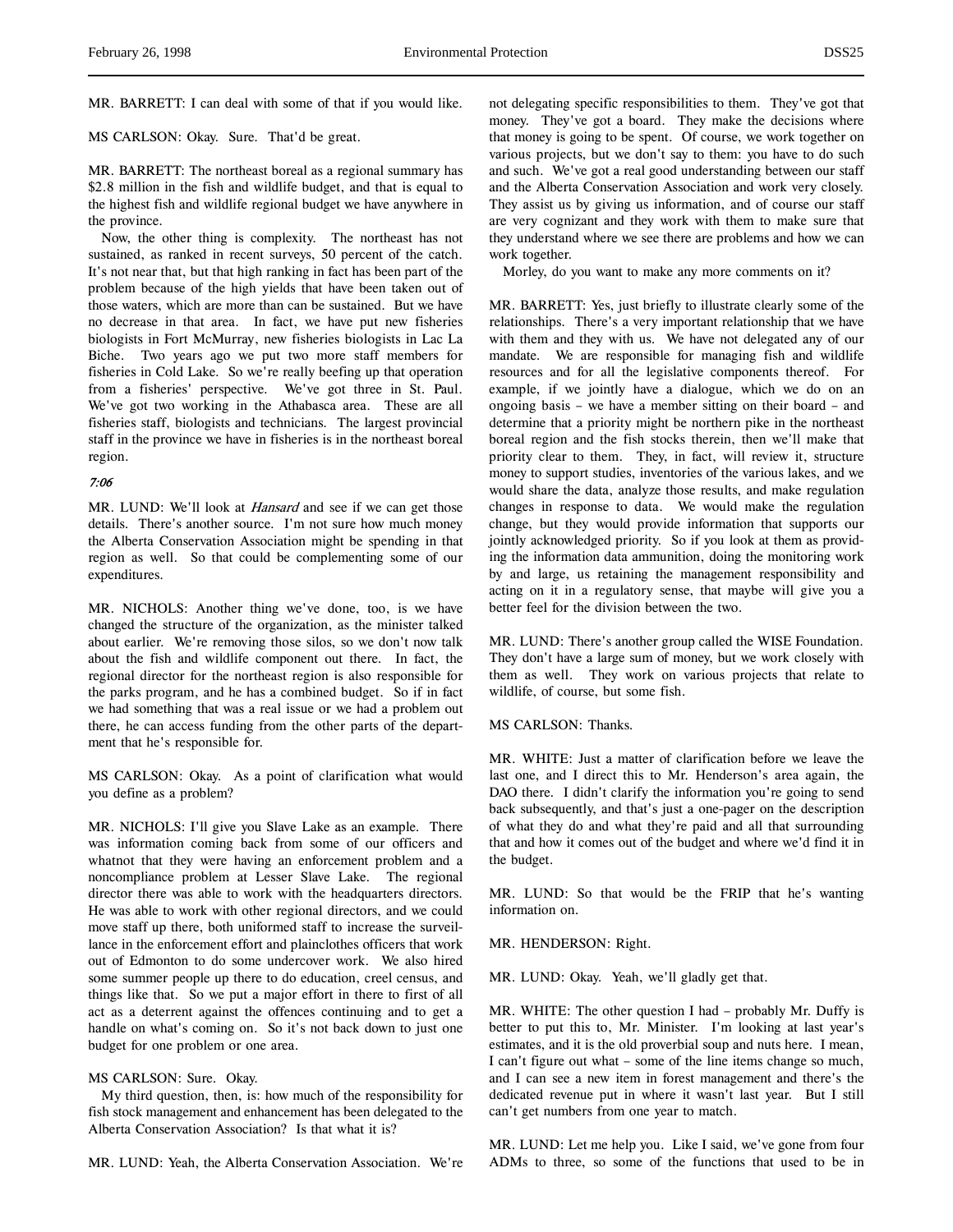corporate services you will now find in both environment management and natural resources.

UNIDENTIFIED SPEAKER: Oh, me too.

MR. LUND: Well, yours was the minor part, I think.

Quite frankly, I haven't followed it all right across either, but when we went to three as opposed to four, the dollars out of that fourth were spread around through the other departments. Those functions are still there, but they're just reporting through a different ADM.

MR. WHITE: Did that follow through also, then, in the capital investment?

MR. LUND: Yeah. Ray can speak more thoroughly to it.

MR. DUFFY: It goes across directly.

MR. LUND: Yeah. It's difficult to try to follow.

MR. WHITE: It's nigh impossible to compare last year's then.

MR. LUND: Well, you'd have to see the functions of each one in order to follow it.

MR. WHITE: And then do a big chart.

MR. LUND: Trust us. You don't have to do it.

MR. WHITE: What do I do for a living again? Somebody check it. He's asking me to trust him? Wait a minute here. Read this line tomorrow, Ty, and you'll laugh.

MR. LUND: I will laugh. It's true.

MR. WHITE: We'll have to at this point. So he can't do anything else differently.

There is in your recent publication – I won't go into it in a great deal of detail today, but I wonder if you could provide for us a copy of the enhanced forest management task force, 1997, not just a copy of it but who put it together, basically the raison d'être. I can guess why, but I'd like a paragraph as to why and what it cost and what the resulting actions will be from it. If you could kind of put that together. You reference it in this document, and it's one of those that I don't think I know of or have heard of before.

MR. HENDERSON: We have developed just a framework document for enhanced forest management, so I'll be able to provide that to you. That's been developed co-operatively between us and industry, and we are in the process now of more working committees, which will flesh out the implementation document, but I'll send you the umbrella document.

MR. WHITE: Good. That would be really good.

Further to this document, is this the summary, or is the report the legacy?

MR. LUND: That's it. That's the framework for implementation.

MR. WHITE: That's the whole enchilada. Okay. All right. Thank you, Mr. Minister.

MR. GIBBONS: Mr. Minister, the Growth Summit seems to be one thing that I'm really affixed to, but in the part where you start on the business drivers on page 230, how will a new model towards sustainable development and growth be addressed through the integrated resource management? It's part of this whole system we've got in reading it here. I'll repeat it. How will a new model of sustainable development and growth be addressed through the integrated resource management?

# 7:16

MR. LUND: Do you want to comment on it, Jim? I'm not sure just exactly where the question is coming from.

MR. GIBBONS: Like, are you going to start working with the Growth Summit?

MR. LUND: Oh, the Growth Summit recommendation.

MR. GIBBONS: Yes.

MR. LUND: Which page?

MR. GIBBONS: Page 230 under business drivers.

MR. LUND: Oh, I'm sorry. I wasn't following you. [interjections]

THE CHAIRMAN: Thank you for going through the chair on those nice comments.

MR. LUND: I see it now. I'm sorry. I was on the wrong page.

MR. GIBBONS: Now, I can add to that. Does this also involve joint work with the Department of Agriculture, Food and Rural Development and so on? Are you joining up with all the other ministries?

MR. LUND: Well, there's a commitment among ministers that where there's interface, we will work with those other ministers, and of course Agriculture is a main one.

MR. NICHOLS: And rural development and so on.

MR. LUND: Yeah, to some degree, but when you get down to the real work in the field – public lands for example. We manage the land; they manage the lease on the land. Of course, on this issue with the intensive livestock, we will be working together, because there's an overlap with the two there.

MR. GIBBONS: That was provincial.

Now I'm going to ask my next question. Do you want to answer that first one?

MR. NICHOLS: Yeah. At the present time a lot of the decisions are made based on integrated resource plans. We don't have them in place over the whole province. They're very time consuming to get in, sometimes take 11 years. We have a committee of senior directors and ADMs working on a new process to deal with integrated resource management, and we have a model that has been developed. It hasn't yet been taken to all the deputies. It will go to the deputies, and if they're comfortable with it, we'll then take it to the respective ministers and probably through the SPCs.

What it is is a document and a strategy that will ensure that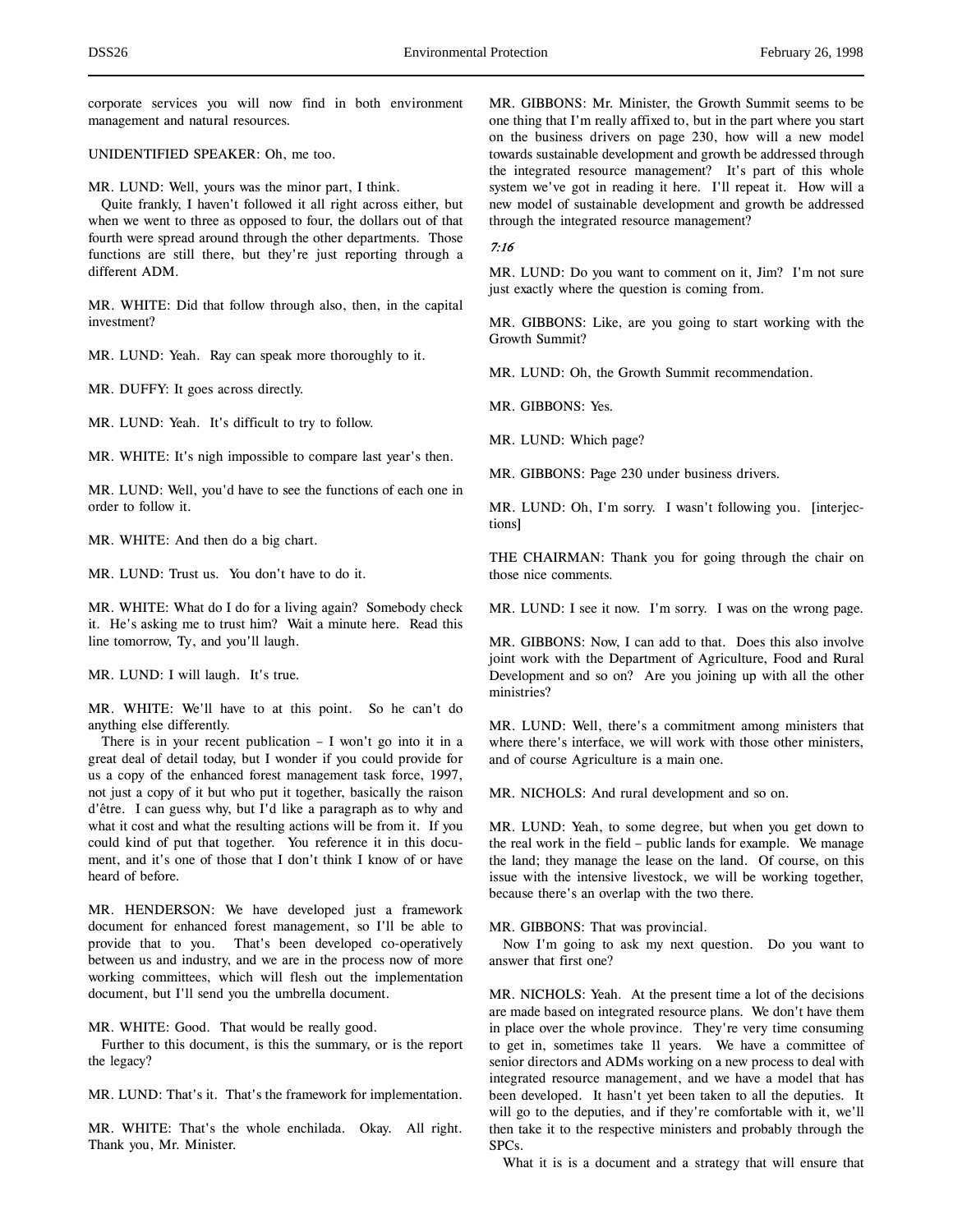integrated resource management is taken into consideration, that Agriculture, Energy, Environmental Protection are all part of the process. It will rely very heavily on the forest management plans but not in the state they are now. They will see some changes in the focus of those. As you may be aware, under the new water legislation there's a requirement that we enter into water management plans, and these will not be just water management plans based on the allocation of water but will be based on the management and conservation of water. Those types of things will be what we'll use as tools to ensure integrated resource management.

MR. GIBBONS: The federal and provincial governments signed an agreement on harmonization earlier this year. Where are we are sitting with that one?

MR. LUND: Well, currently we've signed the accord and then three subagreements on environmental assessment, on standards and inspections. There are still some seven subagreements to work on and eventually sign. I'm pushing that the next one that we spend a lot of time on will be enforcement so we have an enforcement policy across Canada and make sure that the enforcement is not an overlap and duplication as well. It's going to, I think, assist a great deal in the streamlining of environmental management. I believe you will see more consistency across Canada.

Of course I was very anxious to move forward with the standards. We're very proud of our standards. If other provinces come up to our standards, we'll be extremely happy. That doesn't mean that we're going down to theirs. We are going to maintain our standards. We're not lowering them. But it does cause some difficulty when you see – particularly if you go down to eastern Canada and look at the standards for their pulp mills, for example, and how those relate to ours, we're way ahead on the standards.

The inspection side right now. Does it make any sense when a federal inspector goes out to a plant and catches a sample and two hours later a provincial inspector goes out and catches a sample and they each send it in, testing for basically the same thing? That's happening. Why would we do it? We need to have one inspector go and catch that one sample.

The environmental assessment subagreement basically at this point probably solidifies our bilateral agreement on environmental assessments. It doesn't go as far as we would like. Quite frankly, the federal government has to change their legislation in order for this harmonization to work, because quite clearly right now there are a couple of court cases that have got nothing to do with the environment. They're all to do with process. The only way that can change is if the federal government will change their legislation. Hopefully, they will see their way to do that.

The Cheviot mine is a very good example of how the bilateral can work. In that one, leading up to the environmental assessment, both the federal government and provincial government sat down and worked out the terms of reference. Once that was agreed to between the two levels of government, the province took the lead, but when you got to the hearing, it was a joint panel, a federal representative on the panel. Then when they went through the whole process and came out with certain recommendations or conditions, both levels of government ended up approving the permit, but we've still got permits to issue, like under the Water Resources Act. We invited the federal government to put a representative on to work with our staff to make sure that we were satisfying their needs before we would issue the permit.

Also, on the grizzly bear plan, to mitigate the impact on grizzly bears. Once again we asked the federal government – that was a

condition in the approval, that there be a plan put forward to mitigate the impact on grizzly bears – to work with us and have a person on that panel. I think that it can work, but as you know, there's a court case going on on that very project. They're not challenging that there's something wrong with what's going to be done, but it's the process. They're going to court because they don't believe that the federal government followed their process. That's what's so frustrating. If somebody was so upset that there was something missed in the environmental assessment and some issue not addressed, that's one thing, but to go to court on the process, that's the kind of thing that we have to clear up. It drives industry crazy. They don't know where they're going to end up at the end of the day, and it's doing nothing for the environment, and that's the part that I'm frustrated over.

MR. GIBBONS: Okay. Thank you, Mr. Minister.

THE CHAIRMAN: Debby.

MS CARLSON: Okay. My questions are still on fish. [interjection] Well, I need to know some more information about them.

MR. STRANG: She hasn't caught her limit yet.

MS CARLSON: I'm reeling a few in though, let me tell ya.

THE CHAIRMAN: Would you like this all recorded in *Hansard*?

MS CARLSON: Well, they have to stay awake too; right?

I have a list before me of the water bodies requiring walleye regulation changes in 1998. It's a list of the lakes particularly in the northeast section where new limits primarily of zero tolerance for a catch are indicated. I'm wondering if the Lac La Biche Regional Fisheries Advisory Committee was consulted on the list of lakes for zero tolerance?

MR. LUND: Go ahead, Morley. That's the technical stuff.

## 7:26

MR. BARRETT: I don't have that list in front of me, nor do I probably need it for my answer. I'd be pleased to speak to it.

When we looked at walleye management in the province three years ago, as I said previously, it was broadly acknowledged that there were some concerns with the population in terms of its sustainability. We held over 20 workshops throughout the province involving people broadly, of course through St. Paul and all that area as well that you're speaking of, and arrived at a management approach that was unique, that is finding great favour across North America. I'm proud to say that we're the leaders in this, an approach that was as follows. It was using a bunch of acknowledged and agreed-to appropriate criteria to classify the stocks in lakes; i.e., the number of age to maturity, things like the population of breeding fish, the recruitment or the young coming into the populations, the number of year class, the growth rates of fish, all indices of health of a population in a water body.

Using that category, lakes were placed into either a trophy, a stable, a vulnerable, or a collapsed population. The criteria are established. So when we go out, as we spoke previously, when it's monitored by the ACA or by ourselves, and the results indicate, based on agreed-to criteria, that that lake should go into one of those four categories, that's what's happened and that was the agreed-to process. We will no longer have a situation where we have to wait for 10 years to see what's going to happen. We're going to act very quickly, because we've already agreed up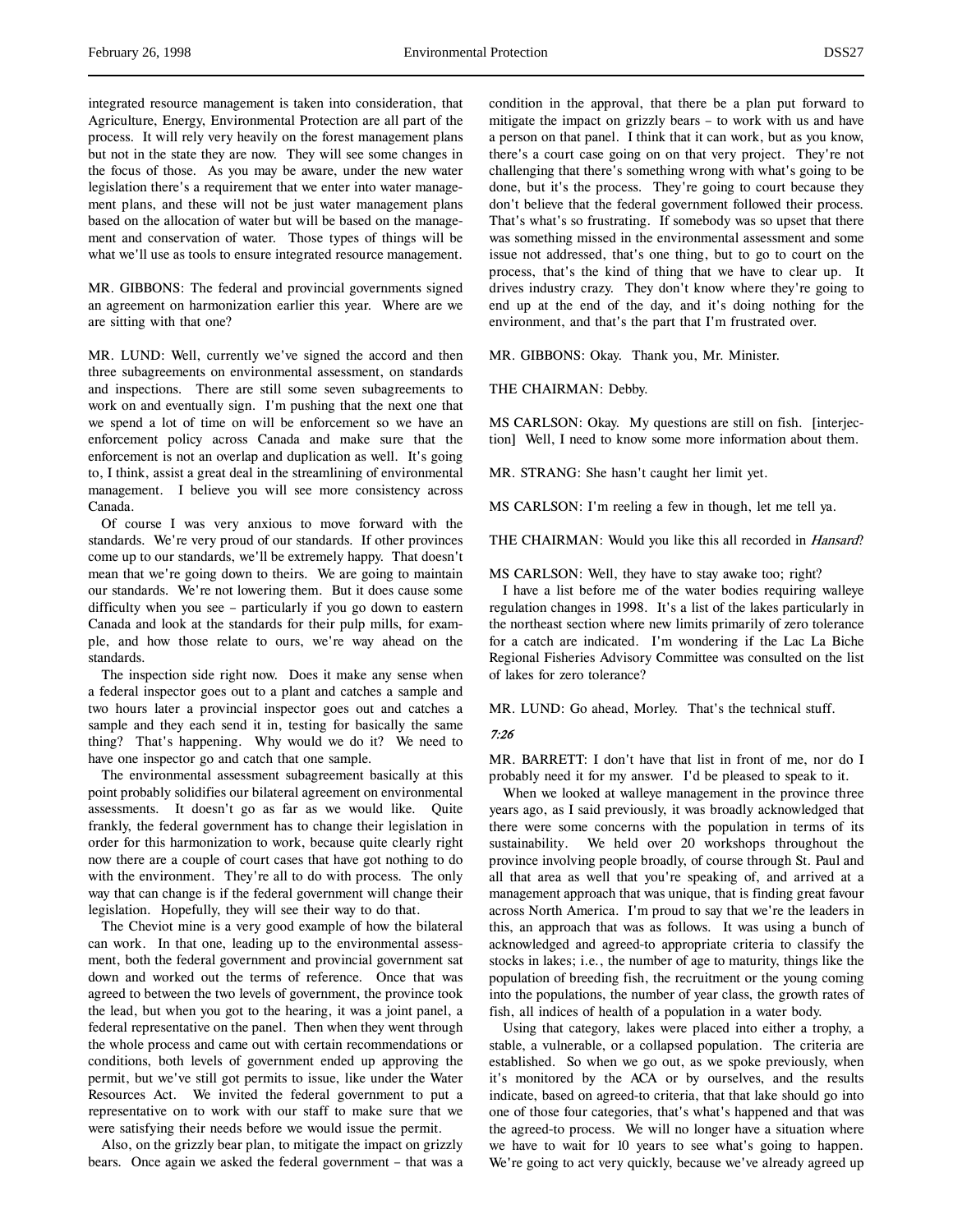front what should be done when we see these things and these types of results coming back. So that's why it happened and that's why we moved quickly.

MS CARLSON: I have no problem with that.

This list I have is a zero tolerance for all lakes except for Pinehurst. The new limit there is three fish, with a larger size requirement than previously. Could you tell me at some point which category they fall into now that it's the only lake you have listed that does have a catch limit in it and why Beaver Lake, which is right next door to most of these, is not on the list and doesn't seem to have a new limit? Even though it's been identified as one of the lakes that has a falling population, Beaver is not on the list.

MR. BARRETT: Well, Beaver has a higher productivity rating. Much of this is related to the suitability of spawning habitats within a water body. Walleye have two types of spawning habitats. That's the inlet streams – they spawn in the streams in the middle of May during the runoff, when we have it – and in some places in a sort of rocky or shoal habitat which is serviced by windward action on the windward slopes. So some lakes that are well favoured have a higher productivity rating, and Beaver Lake is one of those. It is sustaining itself based on surveyed criteria. Again, that is the beauty of this system. You can respond very quickly and provide protection when needed and provide opportunity in the other direction when allowed. So there is a difference.

The best example is right next door to Lac La Biche. Lac La Biche, 10 minutes away, has a zero bag and very few walleye. It was a great walleye fishery some decades ago. The difference is, of course, that the population was highly vulnerable to a very small, limited area of breeding habitat in the Owl River by and large. We had lost that population, so we're trying to recover that through a stocking program. It's classified as collapsed because it's not self-sustaining yet, whereas Beaver Lake is selfsustaining and is not a stocked population.

MS CARLSON: So as a point of clarification, then, you're saying that the situation has reversed since 1987, when you had an Alberta fish and wildlife division report that stated the walleye harvest in that area was exceeding production.

## MR. BARRETT: In Beaver?

# MS CARLSON: Yeah.

MR. BARRETT: When I'm giving this answer, please bear in mind that I don't have the lake survey results in front of me, with some of the 120 lakes up there. I haven't seen it, but that would be the indication, that it is one of the more productive lakes which we know of for walleye. Nevertheless, it still has a pretty good level of protection.

The three-fish limit is not a very significant level of protection. It's the size limit that is the more significant level of protection, because the three-fish or four-fish or five-fish limit only becomes a factor when people are catching those numbers. If you're not catching them, if you're averaging one fish a day, it doesn't matter whether the bag limit is 10 or 20. So it's regulated primarily through the open season dates and size.

MS CARLSON: Okay. Would you, though, provide me with the category classifications for Pinehurst and Beaver at some point?

MR. BARRETT: Yeah. I think I can probably provide you with all the categories in the province, if you'd like, for walleye.

MS CARLSON: That would help. Thanks. That'd be perfect.

My final question on this topic for now is: do we have healthy, sustainable walleye populations capable of natural regeneration in and above the reservoirs as a result of the walleye stocking since 1990?

MR. BARRETT: The answer unequivocally is no, and I'll tell you why. We consider a population healthy and sustainable when it's sustained by the natural progeny of the stocked fish. The maturity rate is anywhere from seven to 10 years for stocked walleye to produce. This is an incredible statistic for people that aren't familiar with it. You know, a white-tailed deer born in the spring can breed in the fall of the year it was born in as a fawn, and in good, healthy conditions 50 percent of them do. But a walleye that's maybe 15, 16 inches long might be six, seven years old and immature. So an average of about eight to 10 years to mature for a female walleye. For those ones stocked since 1990, some of them will be just starting to mature, the very first ones, and we'll have no progeny recruited into the population as yet. So it'll take longer than that.

The good news is that in some of them, the survival rate is really good, and you hear good stories of fishing in some of those populations. But the key is to protect them, because they're the only spawners we're going to have for now. We're dependent on those fish to produce the progeny which could sustain the population.

MR. WHITE: I'm going to quit relying on the member from up in northeast Alberta and start relying on the other one, because the last time I went up on his recommendation, I didn't catch a damn thing.

MR. STRANG: He had them all in a pen.

THE CHAIRMAN: I think it's time to move on with this discussion. Just a hint.

## MR. WHITE: Yeah.

I'd like to turn back to a discussion that we started last year on the potential of modification of stumpage rates independent of use. I know you talked about it at one time, and I think Ontario tried it. I'm not too sure how successful it was. We all know, as we're experiencing now and as we experienced a year ago, the bottom sort of went out of pulp. I think the minister mentioned the difficulties in the eastern market and the American market so that the stick lumber or solid lumber is going down now. So if one looks at it from the point of view of the owner of the resource and to always allow for the mobility of the market, would it not be a reasonable assumption to put a stumpage rate in an FMA, to put a rate that is independent of the use, whether it be pulp or stick?

MR. LUND: Well, as you can appreciate, some of the FMAs have a stumpage rate built into the FMA, so we can't change that. But one of the things we are doing is defining a sawlog, and whether you pulp it or chip it and put it into a board or saw it for lumber, you will pay the sawlog rate, which is based on the solidwood price. We're looking at how we can tie in the fibre that's used for OSB and how we can have a price for it.

Your idea about regardless of use is a little bit difficult. For example, a plywood plant takes a very good bolt and it's labour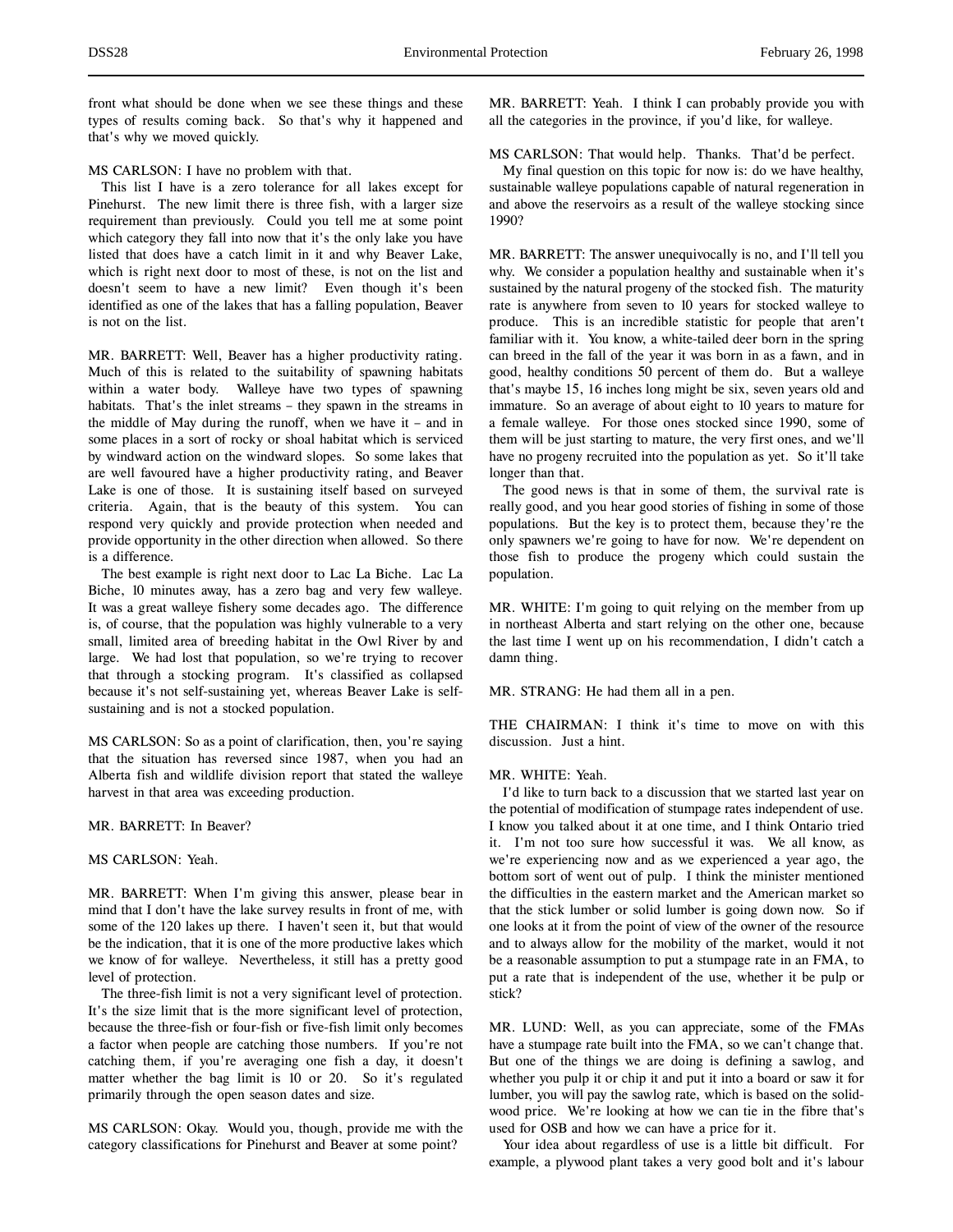intensive, so its cost of production for that veneer is pretty high. If it goes into plywood and into the market for plywood, it's competing with OSB. OSB is produced cheaper than plywood. Now, you would actually put that veneer plant out of business if you went to a flat rate and charged them the sawlog rate for every one of those bolts that's going into that plant.

# 7:36

So I think we need to continue to have the price tied to the end product. In the case of this veneer that I'm speaking of, with it being very labour intensive, you've got more people working. So in fact out of that same cubic metre we generate revenue in another way, by those people working as opposed to just taking it out of stumpage. I think this idea of tying it to the product with some bells and whistles – for example, we don't want to see good big sawlogs chipped up and put into pulp. That's why we've gone to this method where we're defining a sawlog, and if it hits that and you've put it in pulp, well, you're going to pay the higher stumpage.

MR. WHITE: I wasn't an advocate; I was just questioning.

MR. LUND: Oh, okay. I was afraid you were advocating it.

MR. WHITE: No, no. That would be foolhardy. Actually, I should probably leave forestry now. We don't have that much time left, and I need some other questions answered. I do want to get to waste and water, so I'll just pass along.

MR. GIBBONS: I want to talk about wildlife areas, and one I'm going to jump into, because I hate having a lot of these questions that I can't get in the House.

One comes from Ivan's area, in between Hinton and the park, where you've got a resort area – this can tie in with tourism – where you've got the Black Cat Guest Ranch. There's going to be a lot of forestry in that area, and they're going to go in there through the next while. That area at one time was all part of the park, and then because of the juggling of the parks and whatever the history is, it is not in the park anymore. But it is a nice, beautiful area. A question on this coming to me from meeting the people out there is: when you've got a tourism industry that is doing all right, why are we letting somebody go in and log it and not have any plans to kind of reserve the area? The wildlife movement in there, from what I understand – I haven't got everything with me, but I got quite a big package sent to me not too long ago. I think I since passed it on to Debby. Do you know any of that area in there that I'm talking about, around the Black Cat?

MR. LUND: Yeah. I've been there.

MR. GIBBONS: Okay. That's one complaint.

The second one. Because I don't like having questions and not knowing where the areas are, I took a jaunt up to the Chinchaga area about the fact of it having been designated as a special area and then afterwards giving out the logging on that particular strip. I wonder if I'm getting the true facts on both those areas.

MR. LUND: Well, as far as the Black Cat Guest Ranch is concerned, by the tone of your questions you seem to indicate that if you go in and log, you're not going to have any wildlife, and that's just simply not true. As a matter of fact, it's quite the opposite, and that has been shown. If you go out to Weldwood and go into their FMA and go and talk to their biologist, they've

got a lot of numbers that indicate there's more wildlife in there now than there was when they first started in there.

MR. GIBBONS: In the Weldwood area?

MR. LUND: In the Weldwood FMA. Now, this happens to be in their FMA as well, the Black Cat. Clearly it shows that wildlife do better.

You have to have some disturbances in that timber, whether it be man-made or fire, in order for regeneration. Ecosystems are a living entity, and if you let them overmature, they will eventually die. A good example of that is the national parks, Banff and Jasper parks. You do not find, except around the town, a lot of wildlife. Why? Because we don't have fires in there anymore, so the timber has matured. It gradually squeezes out the habitat for the ungulates particularly, and the same thing would happen eventually in a lot of the forested area outside the park.

As far as the tourism side of it is concerned, yes, there is concern. One of the things we insist is that the companies work with the local people, the local operators, the other users, and accommodate them as well as they can. Then I've always got to throw in: if you leave it and do nothing, how long do you think it's going to be before it will burn? It will eventually burn or else a disease or something will happen to it eventually. If you have a massive fire, if that's conducive to good tourism, I guess my opinion of what I would want to go and look at is quite different than somebody else's.

MR. GIBBONS: Can I throw something in on that then?

MR. LUND: Yes.

MR. GIBBONS: On that particular issue, on tourism. It has been logged for the last 30 years, so it's not as if it's dense bush or whatever. I know about the burning part of it because that's the first couple of questions I was asking. It has been logged, is what my information is, and the only thing I'm asking is if maybe you can emphasize, and probably help take the heat off Ivan too, the fact that it can be looked at as preserved in around the tourism area there.

MR. LUND: Well, yeah. That trail is one of the big concerns. Weldwood has already talked about how they're going to only cross the trail once. They believe they can do that. They're going to try to make sure that they're not impacting the trail except in that one place that they would cross it.

We require in the FMA, of course, that they have an advisory committee. Weldwood has taken the initiative and now is setting up a local committee dealing just with that area. They're asking the people that are having difficulty with it to sit down with them and work out the plans so that in fact the areas they cut will have a minimum impact.

I don't know if you've had the opportunity to see some of the modeling that the companies can now do, where they simply get the elevations and do a cutting plan and then you see on the computer what it would look like from various points, like along a trail. It's just amazing what they can do to mitigate the visual effects of logging in certain areas. I'm sure that they'll be able to work out that whole issue in there.

As far as Chinchaga is concerned, you said "designated." There's nothing designated up there. There was a nomination. If, in fact, we were going to say, "No activity in a nominated area," we would have basically shut down the forest industry while we're going through this process. I can tell you that down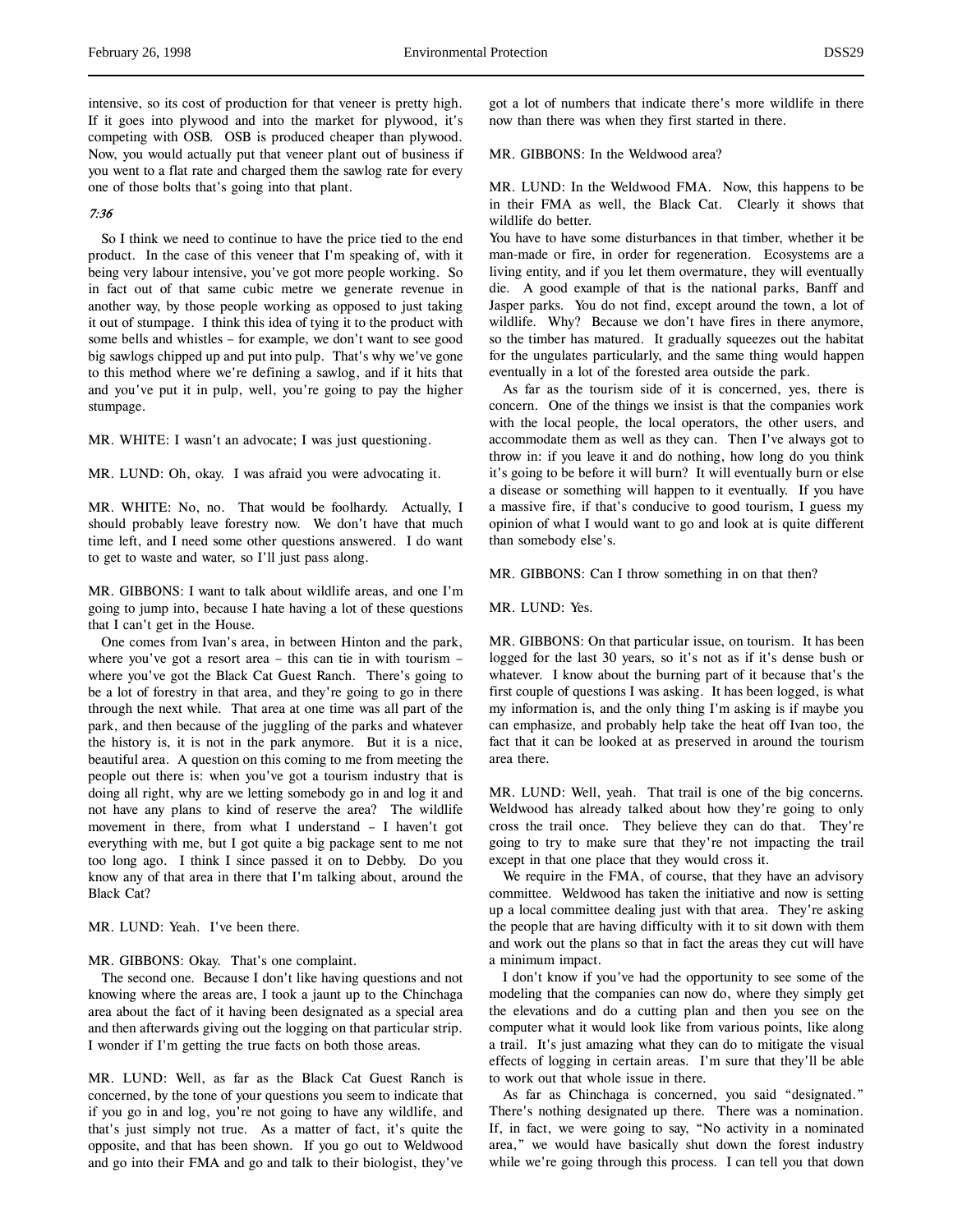in the old Bow-Crow forest there was only a little piece left up in the northeast part of the old Bow-Crow forest that was not nominated. If we said, "Once it's nominated, no activity," that whole forest would have been shut down, and all of those mills would have been out of fibre. It's in an area called B-7, where there were some licences issued, and quite frankly it's very questionable whether, in fact, that area that – you have to appreciate there was a big area nominated. It's very questionable whether there's even a connection to Halverson Ridge and the valley of the Chinchaga, because they're pretty much unrelated.

I'm not prejudging what will eventually come out of the whole thing, but quite frankly you have to recognize that people play games with this process that we've put in place. It's annoying, but that's part of the problem we have, when people start playing games with the process that you've put in place to try to address a program. You know, I was annoyed when I saw these things happening. I'm not saying that that whole nomination was mischief. Not at all. I think some people felt threatened.

## 7:46

MR. GIBBONS: Are you saying that they're playing games with nominations or playing games with . . .

MR. LUND: Nominations.

MR. GIBBONS: So it's nominated, but it's not designated.

MR. LUND: There's nothing designated up there.

MR. GIBBONS: So Manning Diversified has the contract.

MR. LUND: Yes, Manning Diversified has a quota, and the area they got a permit to cut in this winter is in the influence area of their quota.

MR. GIBBONS: In the valley?

MR. LUND: No.

MR. GIBBONS: It's not in the valley?

MR. LUND: It's on the sidehill.

MR. GIBBONS: Okay. Thank you.

MR. STRANG: Is this early or what?

MS CARLSON: I have a couple more fish questions.

AN HON. MEMBER: Oh good.

MS CARLSON: They like this. They say: it's quite entertaining; please ask more. Right?

MR. WHITE: There are some fishers around here that are kind of interested in this. We tend to listen to this kind of stuff.

## MS CARLSON: Yup.

Tonight we've talked quite a bit about walleye. Can you tell me what kind of holistic approach you're taking to the restocking in these lakes and the ones in the southern lakes that you've done in terms of not upsetting the predator balance or the other fish stock balances.

MR. BARRETT: When you go fishing . . . Do you want me to answer? I'm sorry. I just made a presumption there.

MR. LUND: I'm learning as well. Please continue.

MR. BARRETT: In most cases we are not, with some notable exceptions, introducing any exotics into the system. The difference – you're correct; we are doing that in the southern Alberta reservoirs, where even whitefish and walleye are in fact being introduced, but the other species in there are really similar to what's in the water system that feeds those reservoirs. In fact, over long periods of time they seek their limit.

You asked: what are we doing for the ecosystem in the approach? That is a really key area and one of primary interest to us. It's right back to the minister's opening comments in terms of sustainability and the organization. The Water Act is, in fact, going to be one of the key vehicles which will allow us to do more integrated planning on a watershed basis. So we'll be looking at factors influencing water flow, use, balance, sustaining in-stream life, and all factors with an integrated team in a better format than we've ever done before in this province. We'll be having the various experts and disciplines represented at the table and decision-making at the same time.

Now, the predator balance. You know, they're interesting; they're academic. I would ask, of course, at what level you want a response to that question. There's feeding birds on the larvae.

MS CARLSON: Maintaining a natural balance I think is what I'm after.

MR. BARRETT: Okay. Well, one of them is by not introducing exotics – we have a very tight policy on exotics in the province – by using species that are in fact managed to maintain the competitive edge as we try to recover them. There's nothing that we're doing in a deliberate sense to upset that balance other than to provide opportunity for fish to mature, to grow, to spawn, to seek that balance that's there, to work within the capabilities of the productivity of the system. It is not at all in our interest to favour one species over the other. We're not putting trout in those eastern reservoirs. It's not suitable. So we're respecting things like: cold water fish go in cold water systems; warm water fish in warm water systems. We're not stocking predators by and large, with the exception of walleye, and only stocking those where the population is barren or was depleted to the point where it won't recover where it has traditionally existed. So we're not competing.

A really good example, just to recognize that it's even more complex than that, is genetic influence. Cold Lake is a good example where the lake trout is recovering. We're not stocking lake trout in there because the best science indicates that your best long-term hope is to support the recovery of fish by the genes that are in that lake as opposed to stocking on top of them and creating an inferior genetic pool. That's what we're doing, and we're seeing a very nice recovery with the new management system in Cold Lake, as an example. It's the same with walleye.

So we're introducing reservoir fish as a stocking source into reservoirs. We're using river-spawning fish as a stocking source into the lakes that we have introduced into our stocking program where there is a river-spawning system available to them. So we're looking at all those types of systems.

MR. LUND: I think you might want to expand on what we're doing at Pigeon Lake, where you have multi species, and how we're trying to minimize the human impact on the fishery by the zoning and that sort of thing.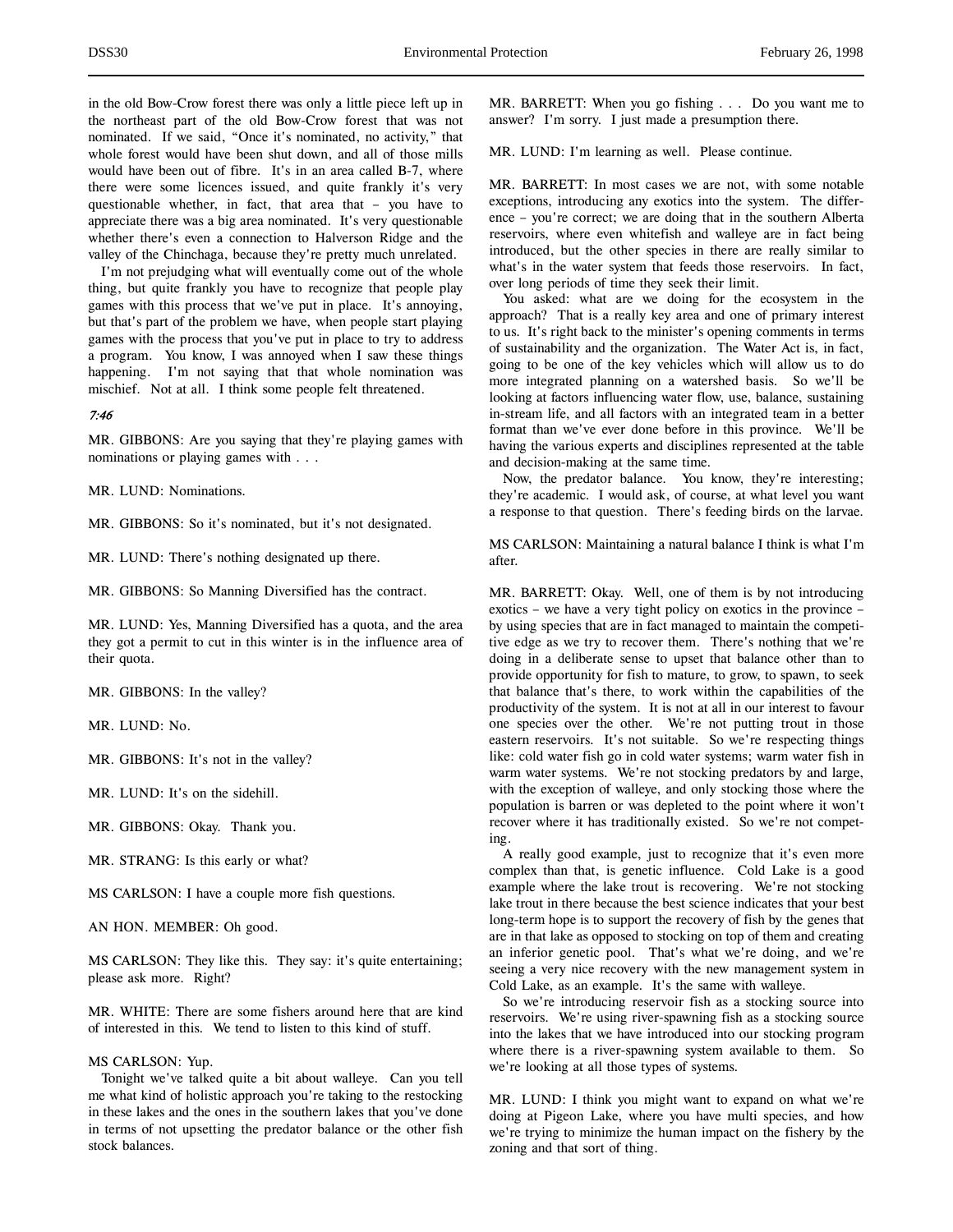MR. BARRETT: It's very difficult to keep up to my minister when he has all the details.

MR. LUND: Well, I just find some of these things very interesting; how we zone lakes, for example, for the sports fishery because of the various species that are in that lake.

MR. BARRETT: In that case, in Pigeon Lake, we have three primary situations and species. We have whitefish, which is the product that's sought after by recreational fishermen and commercial fishermen. We have a pike population in many areas throughout the lake and a stocked and recovering walleye population. So for walleye, it's catch and release, total protection of all fishing in the spawning area at the time when they're spawning, even for pike. So total protection of a critical habitat.

For commercial fishing we're doing a lot more zoning and more experimental test-netting to determine at what depths they should be fishing at certain times of year, to try and fish at a time when the whitefish are separated by depth and habitat from the game species, which are the pike and the walleye. So through creative zoning we're trying to of course minimize the impact on the primary sports species, which are pike and walleye; allow access to the primary targets for the commercial fishery, which is the whitefish; and doing it both by time and zone, net size, and depth of net setting. So it's fluid. Every fishery is assessed and lessons learned and moved on. It's very sophisticated management on some of the lakes.

MR. LUND: You'd also be interested to know that the pelicans are causing a major problem for us, greater than the fishermen in some specific areas.

MS CARLSON: Those two comments bring to mind how you enforce a catch on these programs or on poaching in general with the kinds of cutbacks that we've seen in the department.

## MR. WHITE: Catch a pelican?

#### MS CARLSON: Yeah. Catch a pelican. Sure.

How are you managing that? Are you relying upon citizens who live in the area, or is there some sort of volunteer report system? I mean, I've done a lot of fishing, and there's a lot of people who don't do catch and release.

MR. BARRETT: If I may, Mr. Minister? We have maintained our field enforcement staff by and large in the province. Not only that; we've expanded it greatly by integrating in a work-plan level both the fish and wildlife officers and the park ranger staff. Secondly, of course, we do have the 1-800 number for Report a Poacher, which is widely advertised on road signs and elsewhere. So there is that opportunity.

The other thing I'd like to stress, because I'm a real strong believer in it, is that we're doing a lot more public education and hopefully will continue to do more. I think it's more important to educate people and have them understand what the problem is and have them have the mind-set that they want to comply than to try and catch them doing something wrong. In fact, that's the goal of the things we're doing with the eastern slopes, the walleye workshops, the new pike steering committee we have going for pike management: not only to arrive at a proper management scheme but to give it enough profile so people understand why it's needed and what the steps are put in place to achieve, thereby understanding their role in it. Then hopefully we'll get a higher

level of compliance, with enforcement just being a secondary tool when a problem exists, and it does exist. But we still have a very strong field staff in place.

# 7:56

MS CARLSON: Have you taken a look at doing any things like urban communities do with volunteer Crime Watch, where you have people in the community who are out there during peak times reporting back or taking out fish and wildlife people to the problem areas or anything of that nature?

MR. LUND: Well, of course, with the 1-800 number people can report this at any time.

Morley makes a very good point. As we do more education, the compliance goes up, but also the awareness. People are more inclined to actually tell somebody if they catch them doing something wrong like not releasing a fish that they should and that sort of thing. A lot of people are not a bit bashful about going right up to the individual and telling them what they've done wrong. That peer pressure is very, very important out there for us. So we believe the education side of it is one that we have to put a lot of emphasis on.

THE CHAIRMAN: I just wanted to jump in and say that we have about five minutes left, just for everyone's benefit.

MR. NICHOLS: Just specific to your comment on rural Crime Watch. Our Report a Poacher is closely affiliated with that, and we're part of that program. It's a big part of that program.

The other thing is: one of the biggest potential impacts on particularly the walleye fishery is the illegal black market in it, and we have a covert operation that's second to none in Canada. They're very, very successful in that area.

MR. WHITE: Not wanting to let my old friend Mr. Tupper off here at all; you can't fall asleep that easily. The questions centre around some solid waste landfill disposals. I've been keeping track of a couple of them, notably the Rimbey one first. Another would be Ryley. It occurs to me, in management by professionals, how can one allow a project to proceed and watch a project proceed and be there during construction, knowing that it was not in compliance with an earlier ruling, and subsequently rule against it later? I mean, if there are some difficulties here regarding sub judice, I'll understand.

MR. LUND: I don't follow you when you say, "knowing that it was not in compliance." Quite frankly, what happened is that there was a permit issued. The company was told as soon as the appeal first appeared that in fact there was going to be an appeal and that the conditions of the permit could change. As it turned out, the appeal did proceed. The appeal board in their judgment felt that there needed to be a certain depth of liner. That was something our experts had addressed, but there was some difference of opinion. The appeal board has the ability to stipulate a condition. So to say that we knew as they were constructing that they weren't in compliance is not accurate.

MR. WHITE: Do you mean all the time they were constructing until the ruling in the hearing they were in compliance?

MR. LUND: The department notified the company. I wrote a letter to the company telling them that there was in fact a hearing and that the appeal board has the ability to vary the permit. You